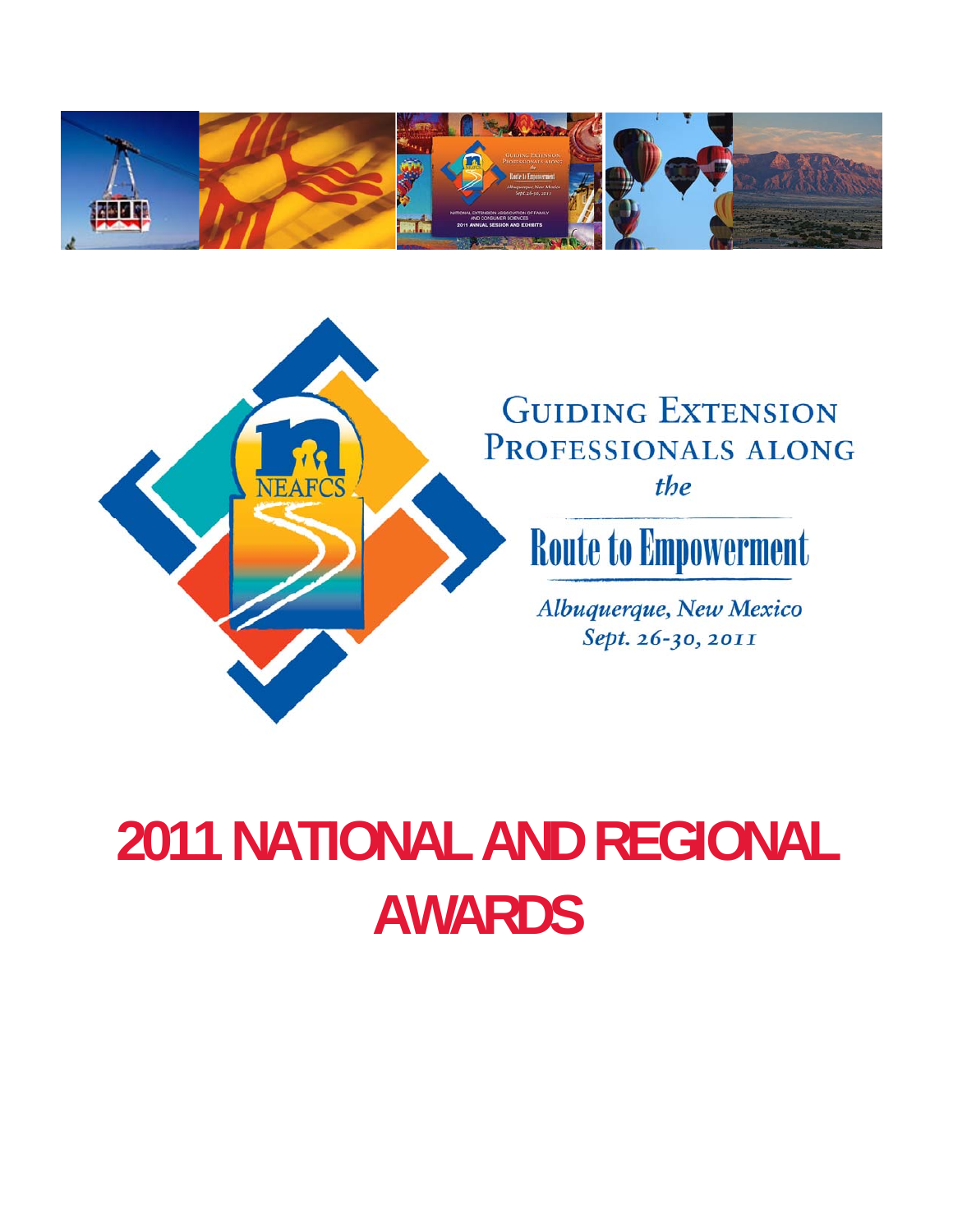

## **PRESIDENT'S MESSAGE**

*Dear NEAFCS Members and Friends,* 

*It is with great pleasure that we congratulate the 2011 NEAFCS Awards and Fellowship winners.* 

*Each year, NEAFCS has the distinct honor of recognizing those members who have excelled in scholarly activity. We are excited to celebrate the contributions they make not only to the profession but to the clientele they serve. We are personally impressed with the excellence in educational programming and the cutting edge technology displayed by our regional and national award winners.* 

*A big "Thank You" for the 305 award applications that were submitted from 43 Affiliates.* 

*Again, please accept our congratulations and best wishes.* 



Marsha Lockard

*Marsha Lockard Carol Chandler* 



Canol Chandler

*NEAFCS President NEAFCS Vice President for Awards & Recognition*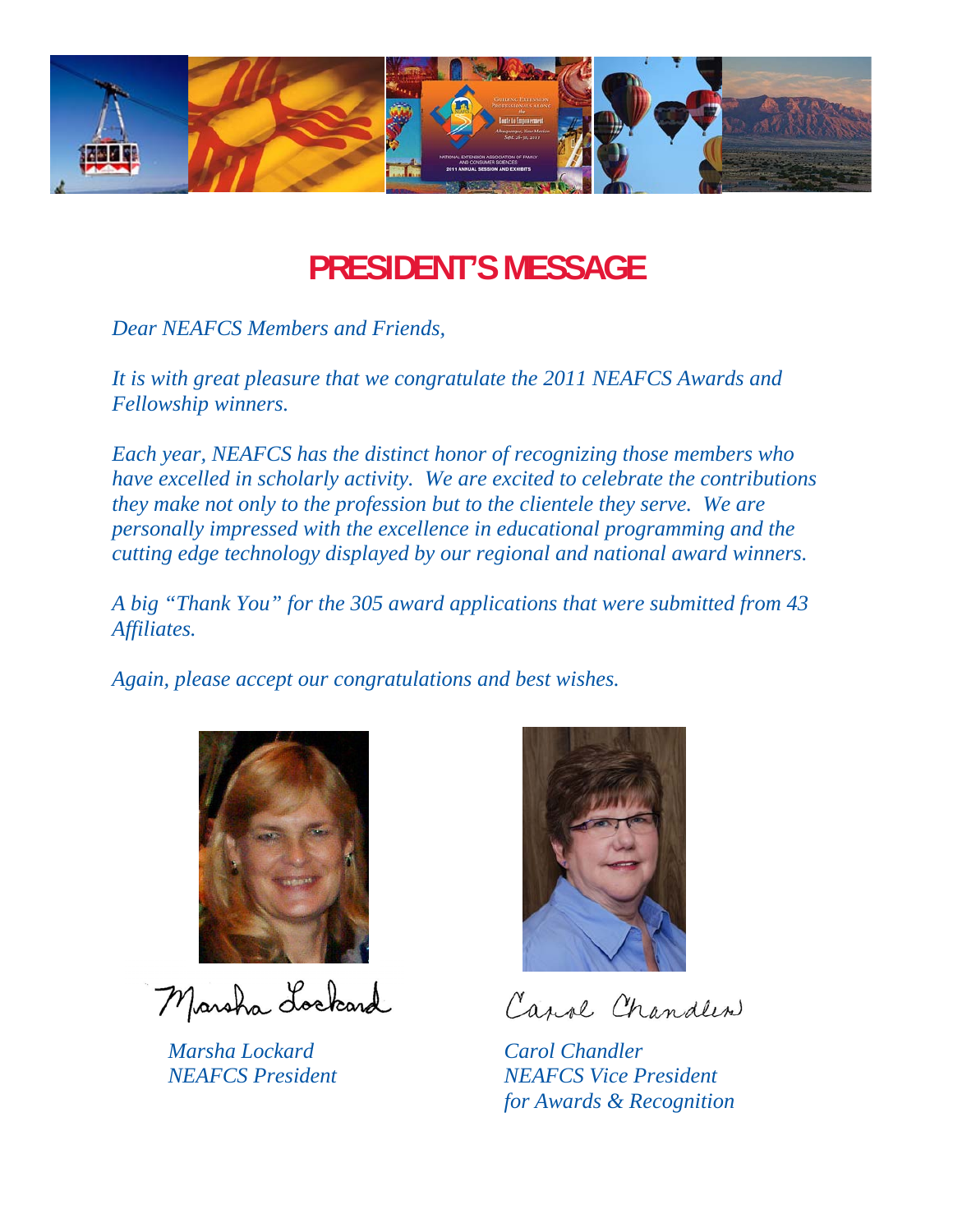

## **TABLE OF CONTENTS**

|--|--|--|--|

## **NATIONAL AWARDS**

## **FELLOWSHIPS**

|--|--|

## **PROFESSIONAL DEVELOPMENT AWARDS**

| Extension Educator of the Year 12 |  |
|-----------------------------------|--|
|                                   |  |
|                                   |  |

## **PROGRAM AWARDS**

| Dean Don Felker Financial                                                    |
|------------------------------------------------------------------------------|
|                                                                              |
| Mary W. Wells Diversity14                                                    |
| <b>Healthy Lifestyles Education</b>                                          |
| <b>Program Excellence Through</b>                                            |
| <b>Early Childhood Child Care</b>                                            |
| Environmental Education14                                                    |
| <b>Extension Housing</b>                                                     |
|                                                                              |
|                                                                              |
| <b>ACI Clean Homes, Safe And Healthy</b><br><b>Families Program Award of</b> |
|                                                                              |

## **COMMUNICATION AWARDS**

| Written Press Releases16      |  |
|-------------------------------|--|
|                               |  |
|                               |  |
| <b>Educational Curriculum</b> |  |
|                               |  |
|                               |  |
| <b>Internet Education</b>     |  |
|                               |  |
| Educational Technology19      |  |
|                               |  |

## **PUBLIC RELATIONS AWARDS**

| Marketing Package 19    |  |
|-------------------------|--|
| Community Partnership19 |  |

## **REGIONAL AWARDS**

## **AWARDS COMMITTEE**

| <b>Awards &amp; Recognition Committee</b> |  |
|-------------------------------------------|--|
|                                           |  |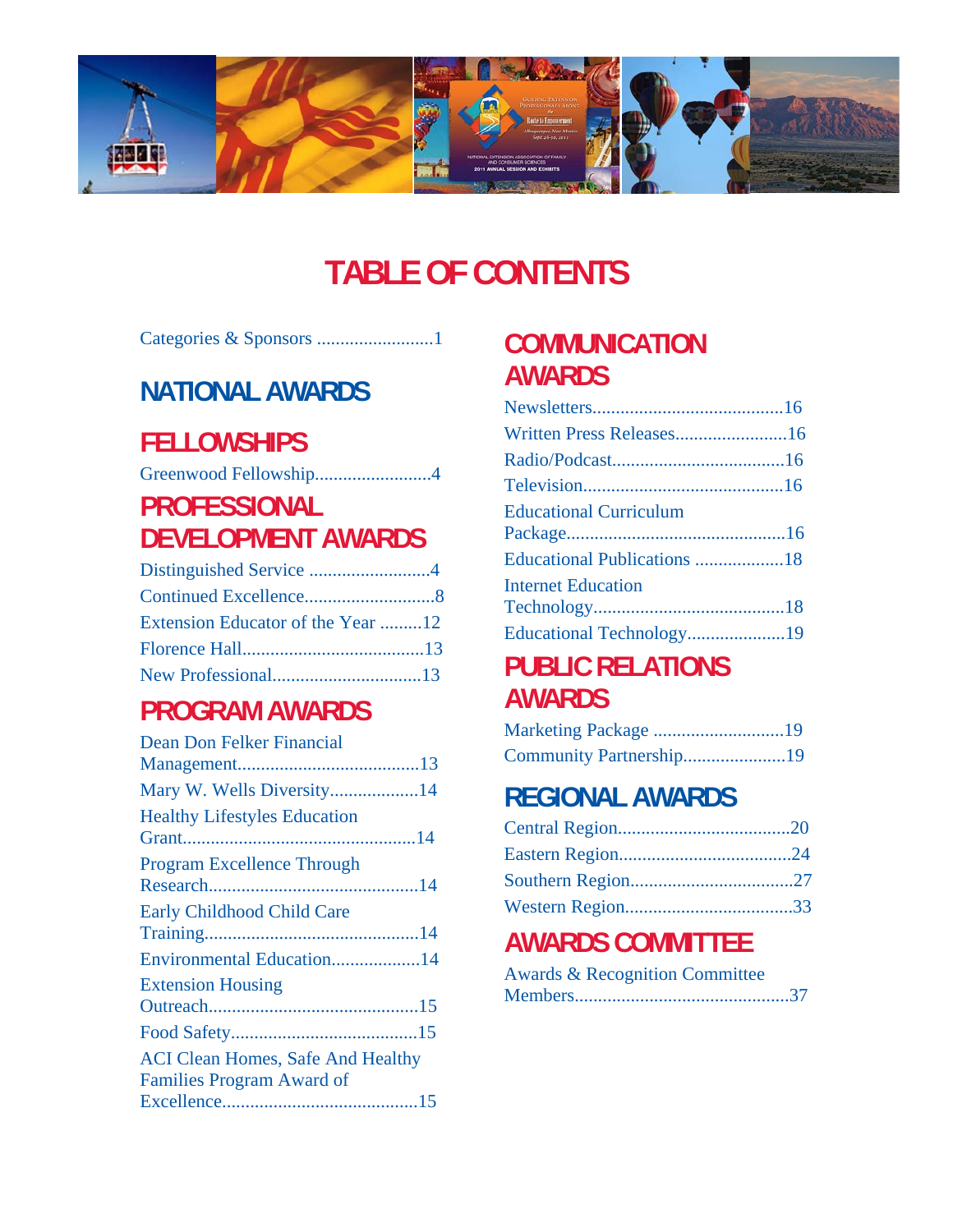

## **NEAFCS AWARD CATEGORIES & SPONSORS**

## **FELLOWSHIPS**

## **Greenwood Fellowship**

**SPONSORED BY: NEAFCS Members**  This fellowship gives members an opportunity to pursue professional improvement through graduate study in the area of their own choosing.

## **PROFESSIONAL DEVELOPMENT AWARDS**

## **Distinguished Service Award**

**SPONSORED BY: NEAFCS Members**  The Distinguished Service Award is the highest award presented by NEAFCS. The award recognizes members for leadership, educational program efforts and professional development.

## **Continued Excellence Award**

## **SPONSORED BY: NEAFCS Members**

The award recognizes members who have previously received the Distinguished Service Award and continue to be actively involved in professional improvement programs and promoting professional development and leadership.

## **Extension Educator of the Year Award**

**SPONSORED BY: NEAFCS Affiliate Presidents** 

This award is to recognize a professional Extension Family and Consumer Sciences Educator who is conducting outstanding educational programs that demonstrate impact on families.

## **Florence Hall Award**

**SPONSORED BY: NEAFCS Members** 

The Florence Hall Award is presented for an outstanding program conducted by one or more NEAFCS members who have been alert in recognizing new concerns and interests of families and have involved people in planning and implementing programs that benefit families.

## **Past National Presidents Award**

**SPONSORED BY: NEAFCS Past National Presidents** 

This award is presented to an outstanding new professional, and must be used to help defray the cost of attending the recipient's first NEAFCS Annual Session.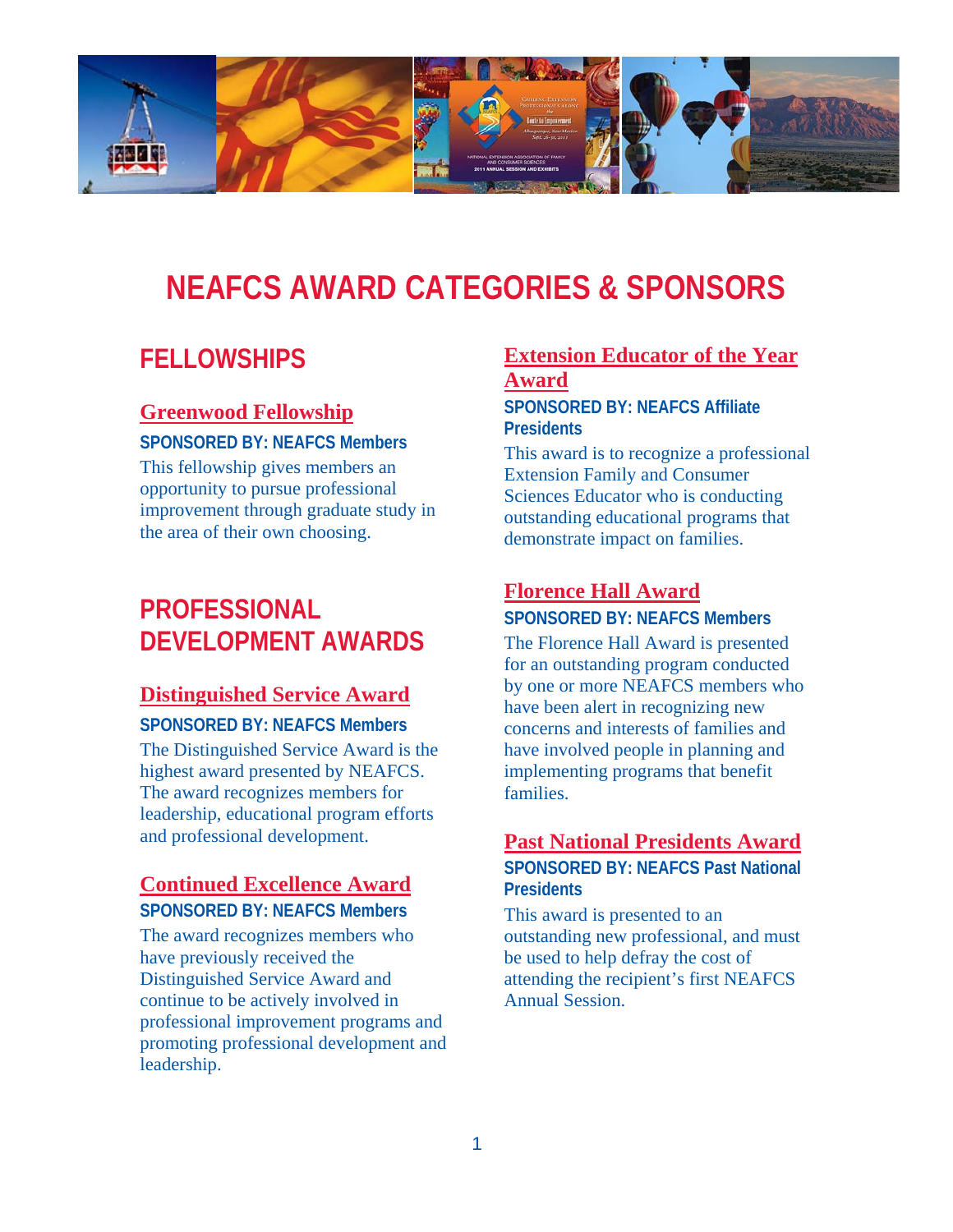

## **PROGRAM AWARDS**

## **Dean Don Felker Financial Management Award**

## **SPONSORED BY: NEAFCS Members**

This award recognizes the development of financial management programs which help individuals and families make decisions and plans for their present and future needs.

## **Mary W. Wells Diversity Award**

**SPONSORED BY: Mary W. Wells Diversity Award Endowment** 

This award recognizes outstanding efforts and accomplishments of individuals and/or teams in diversity and pluralism for any Extension Family and Consumer Sciences program or activity, including staff development, advisory councils, programs, etc.

## **Healthy Lifestyles Education Grant**

**SPONSORED BY: Idaho Affiliate in honor of Marsha Lockard** 

Awarded to individual(s) with goals to create educational programs and public awareness emphasizing current health issues, including nutrition, fitness, and healthy lifestyle education.

## **Program Excellence Through Research Award**

## **SPONSORED BY: NEAFCS Members**

This award emphasizes the use of research results to improve existing programs or to develop new programs.

## **Early Childhood Child Care Training Award**

**SPONSORED BY: NEAFCS Executive Board** 

Recognizes outstanding child care professional training that addresses the needs of young children, birth to eight years of age.

## **Environmental Education Award**

**SPONSORED BY: Indiana Affiliate in honor of Mary Ann Lienhart-Cross** 

This award recognizes NEAFCS members for outstanding educational programs conducted for families and/or communities on various environmental issues/concerns.

## **Extension Housing Outreach Award**

**SPONSORED BY: Montana State University Extension Housing Program, and Housing Education and Research Association** 

Recognizes outstanding housing educational programs conducted for families and/or communities.

## **Food Safety Award**

**SPONSORED BY: University of Nebraska-Lincoln Extension** 

This award recognizes NEAFCS members for outstanding educational programs conducted for families, school nutrition workers, food industry employees or managers, church workers preparing meals, home care providers and other groups/individuals preparing and/or serving food.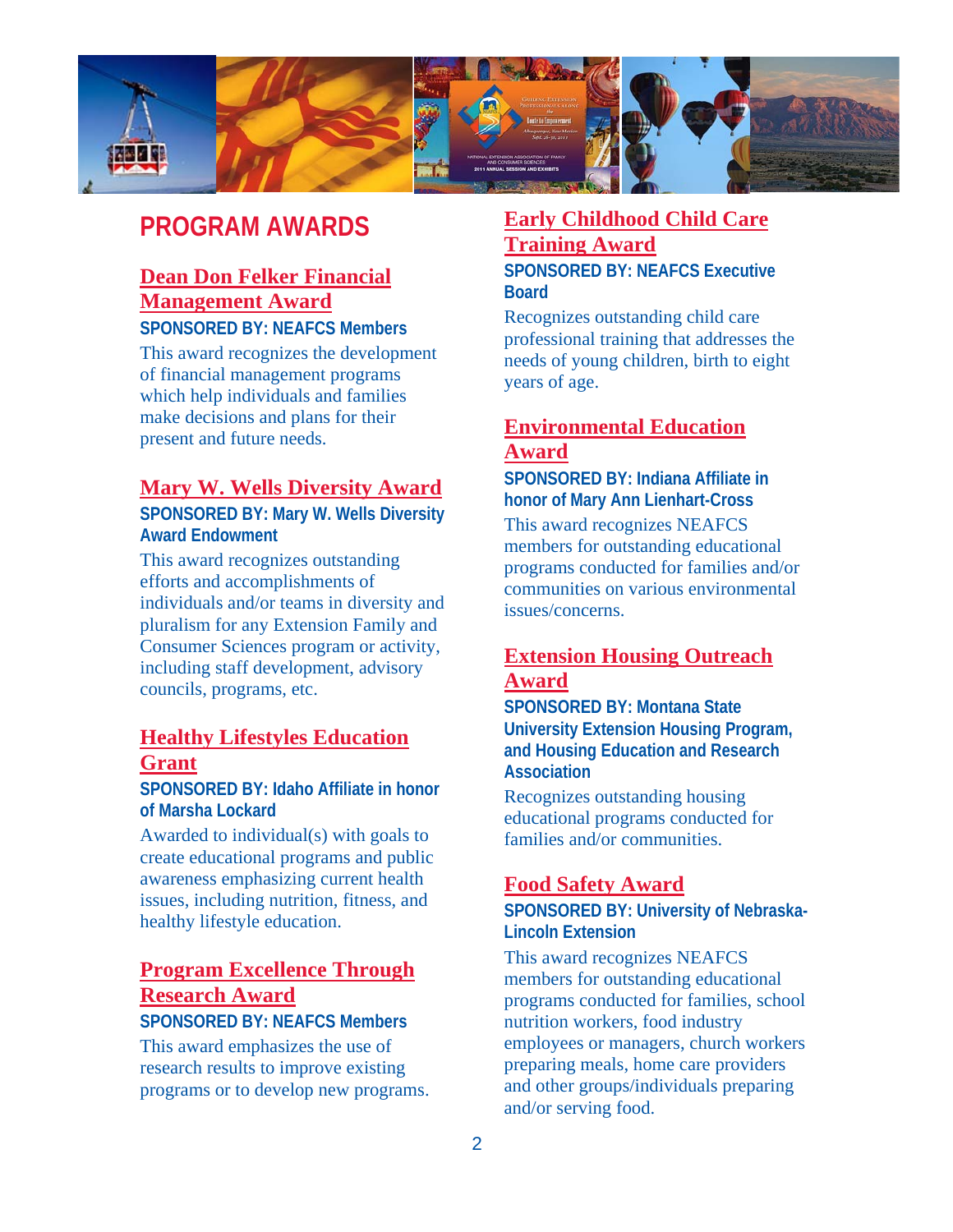

## **ACI Clean Homes…Safe and Healthy Families Program Award of Excellence**

**SPONSORED BY: American Cleaning Institute** 

Recognizes NEAFCS members for their innovative educational programs that help families and individuals understand the link between clean homes and good health.

## **COMMUNICATIONS AWARDS**

## **SPONSORED BY: American Income Life Insurance Company**

Established in 1972 to encourage excellence in communications, awards are given for the following categories: Newsletters, Radio/Podcast, Television, Written Press Releases, Internet Education Technology, Educational Technology, Educational Curriculum Package and Educational Publications.

## **PUBLIC RELATIONS AWARDS**

## **Marketing Package Award**

**SPONSORED BY: Indiana Affiliate in honor of Mary Ann Lienhart-Cross**  This award recognizes NEAFCS members for outstanding marketing efforts that address the concerns and needs of children, families or communities.

## **Community Partnership Award**

**SPONSORED BY: NEAFCS Members**  Recognizes NEAFCS members for outstanding community partnership efforts in meeting the needs of families through collaboration with groups, agencies and consumers.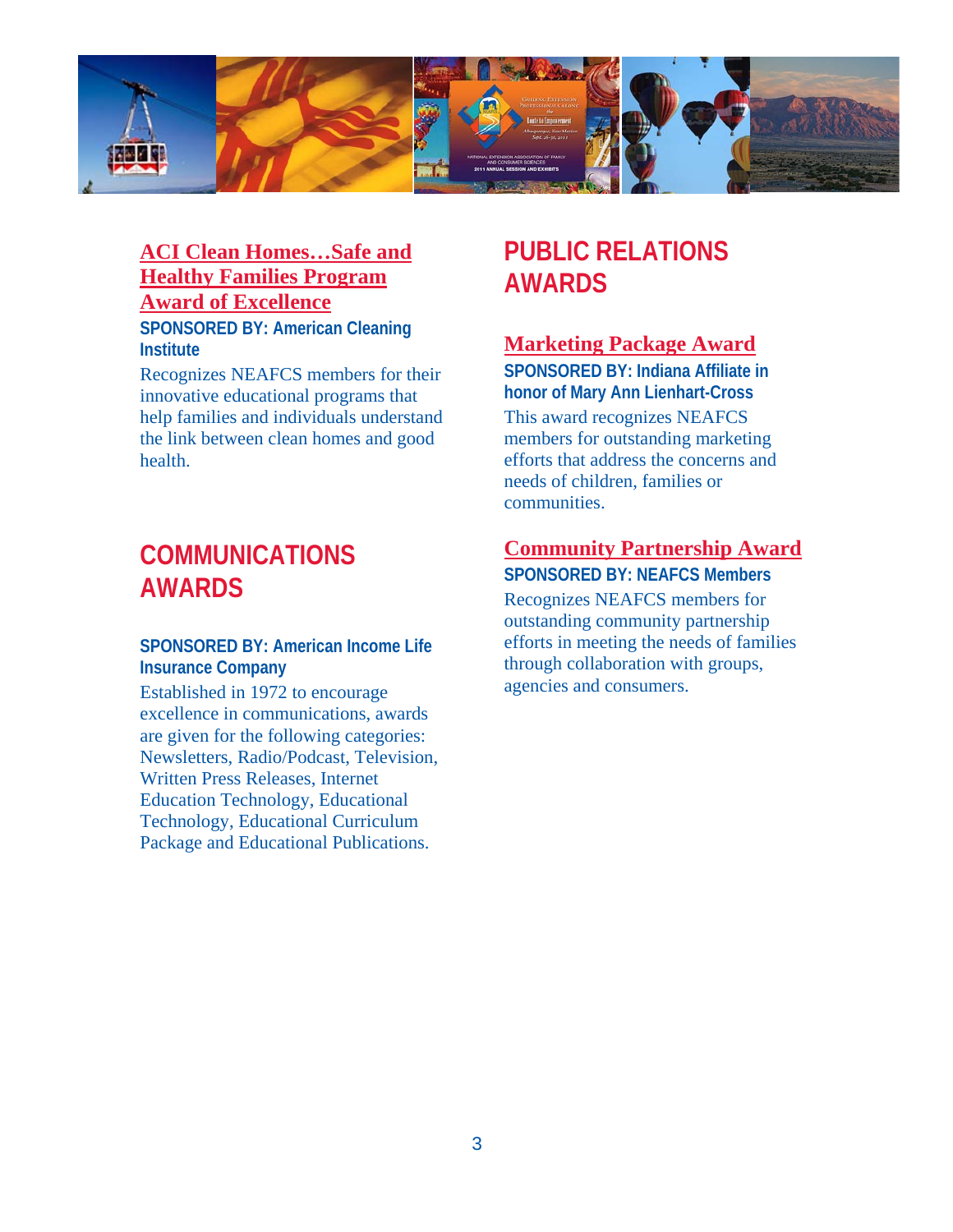

## **NEAFCS NATIONAL AWARDS**

## **Greenwood Fellowship**

### **Ruth Brock**

**(Alabama)** 

Ruth's dissertation compares students' scores on a financial literacy pre-posttest. Those who have a traditional lesson are compared with those who experience a simulation activity when learning financial literacy.

## **PROFESSIONAL DEVELOPMENT AWARDS**

## **Distinguished Service Award**

## **CENTRAL REGION**

#### **Crystal Bashford**

**(Kansas)** 

Crystal's 13 years in Morton County has proven to be successful in changing the lives of young families. Her work with youth and adults has provided lifelong learning experiences.

#### **Kirk Bloir**

**(Ohio)** 

Kirk Bloir is currently Program Director for Ohio State University Extension Family & Consumer Sciences. His programming and research interests include men's roles in families and organizational change.

## **Connie Bretz**

**(Kansas)** 

Connis has been presenting FCS and 4-H programs for 38 years including: Servsafe, Medicare Counseling, FNP nutrition, Health fairs, Investment Clubs, foods, nutrition, health, safety, clothing, aging, housing and management.

#### **Jan Dougan**

#### **(Indiana)**

Understanding needs and issues led to the opportunity to educate women about heart health and personal risks for heart disease leading many to choose healthier lifestyles.

#### **Mary Duke**

**(Indiana)** 

Mary Duke serving Gibson County for 10 years conducts *Exploring the MyPyramid* with 9 partnering schools. 2700 youth have increased knowledge of healthy foods, physical activity and safe food handling.

## **Patricia Faugh**

**(Illinois)** 

Patti's focus as a University of Illinois Family Life Educator has been on developing and presenting parenting, early childhood, and social-emotional relationship programming to improve the well-being of families.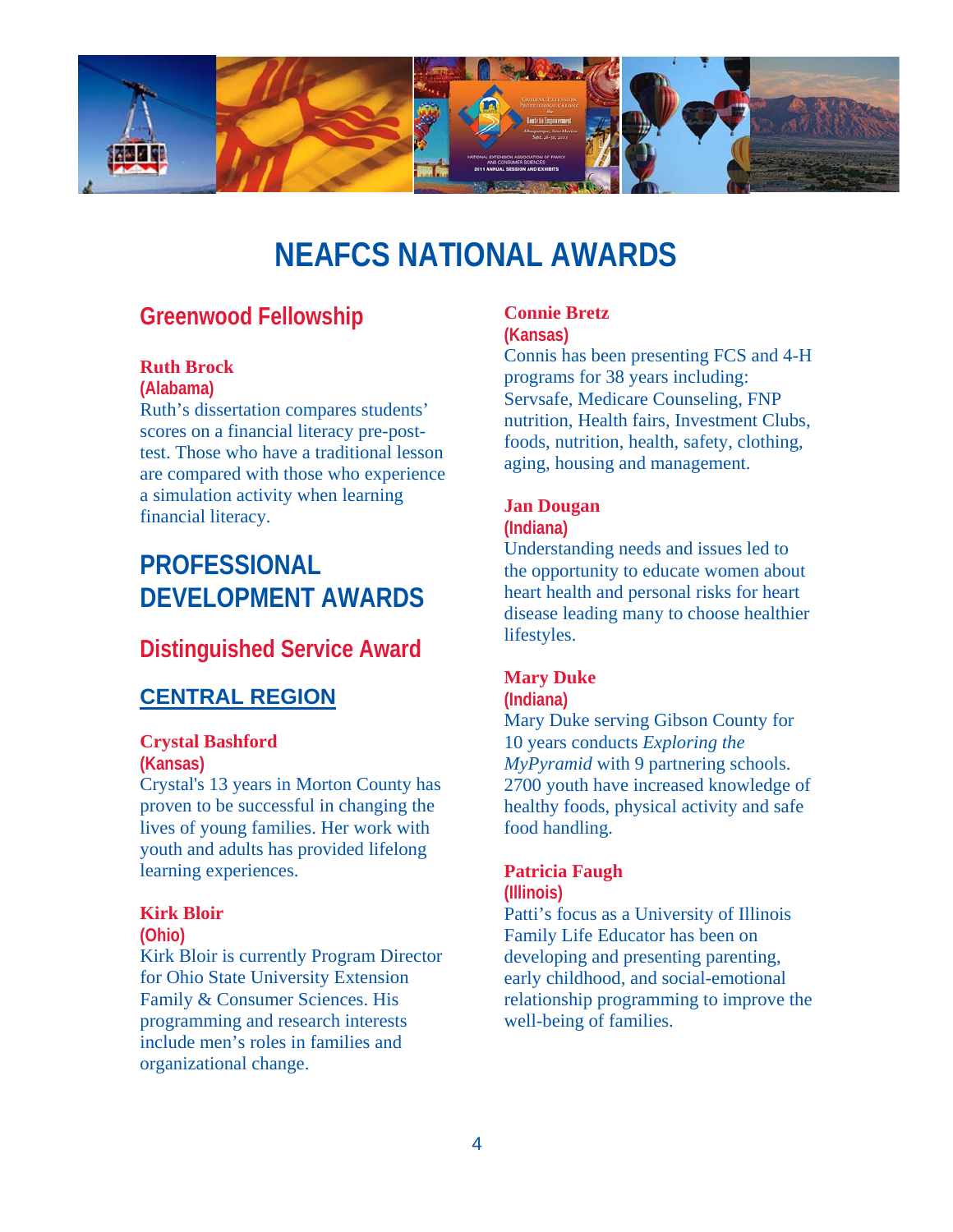

### **Cora French-Robinson (Ohio)**

Cora has worked for 19 years for Ohio State University Extension in three different counties providing educational programming in parent education, personal finance and food safety and nutrition.

### **Gayle Gette**

#### **(North Dakota)**

Gayle began her work with the NDSU Extension Service in 4-H and Nutrition. She holds a Master's Degree in Famly Financial Planning and her current work focuses on Family Economics.

#### **Kathleen Hetzel**

#### **(Wisconsin)**

Kathleen Hetzel has programmed in financial education, parenting and quality child care. Innovative programs include credit fairs with community parents, family impact analysis and parent education through Block Parties.

## **Mary Ann Holland**

#### **(Nebraska)**

Educating Nebraska Medicare beneficiaries is the major emphasis in Mary Ann Holland's programming. Ms. Holland provides enrollment assistance to Medicare beneficiaries and preretirees in Medicare coverage decision making.

### **Corrine Huber**

#### **(South Dakota)**

Has provided leadership and direction to FCS and youth programming for 22 years on the Cheyenne River Indian Reservation. Respected for mentoring and developing collaborative partnerships.

## **Faye Malek**

**(Wisconsin)**  The Distinguished Service Award recognizes Extension FCS Educators for leadership, outstanding programs, and personal & professional growth.

#### **Tammy Roberts (Missouri)**

Tammy is a dedicated 14 year Extension employee. She is committed to excellence in education for diverse audiences from Head Start to high schools and senior centers.

#### **Cami Wells (Nebraska)**

Cami Wells has been an Extension Educator with the University of Nebraska-Lincoln Extension since 2000. She focuses her programming efforts in

the areas of nutrition, health and food safety.

## **EASTERN REGION**

#### **Debra Gregory (Pennsylvania)**

Strengthening economic development in two rural counties by conducting programs in leadership training, family financial management, and food safety education, Debra has reached individuals, community organizations and businesses.

#### **Karen Roberts Mort (New York)**

Karen has been active in the New York Affiliate for 10 years, serving as President, President-Elect, Secretary, VP of Awards and Recognition and Fundraising chair.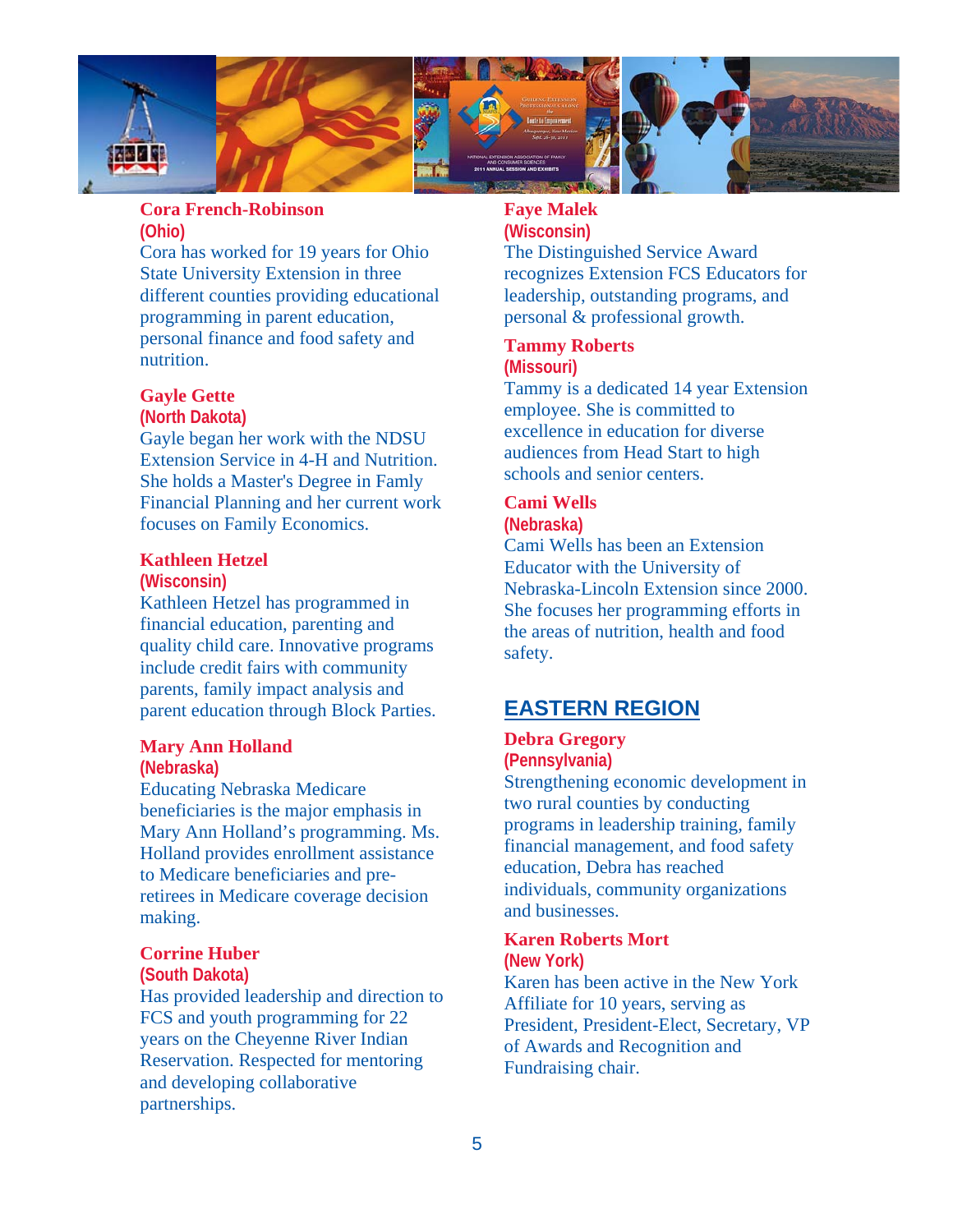

## **SOUTHERN REGION**

#### **Christine (Rivera) Duncan (Kentucky)**

Contributing to the wellbeing of families has been my goal as an extension agent. Practicing what I am teaching has helped me help others reach their goals too.

### **Rhea Bentley**

#### **(Georgia)**

Rhea has been actively involved in the profession. She has been an EFNEP agent for 10 years. She has served in National and State leadership and won numerous awards.

#### **Nellie Buchanan**

#### **(Kentucky)**

Innovative, non-traditional audiences, programming with people of all age groups, issue and need based programs, mentoring and leadership development continue to be the major characteristics of this extension career.

#### **Cindy Clampet**

#### **(Oklahoma)**

Cindy Clampet has spent the past 11 years educating her clientele in areas of food safety and nutrition, leadership, family resiliency and money management issues.

#### **Katherine Cobb**

#### **(Arkansas)**

Katie enjoys helping women build stronger bones & muscles while enjoying the company of others with group exercise. The impacts are worth the work!

## **Karen DeZarn**

**(Texas)** 

Karen DeZarn, Texas FCS Agent, is applying for Distinguished Service Award. As a seventeen year NEAFCS member, she has worked at the county and state level in Indiana and Texas.

## **Kris Elliott**

#### **(Arkansas)**

Kris enjoys working with county residents and empowering program participants with knowledge and skills that impact their lives with positive changes that improve their quality of life.

## **Sara Garrett**

#### **(Texas)**

Sally Garrett's focus has been child care and food safety. Over the past 10 years 1,528 providers received 10,696 workshop hours and 263+ food managers have been trained and certified.

#### **Joann Milam**

#### **(Georgia)**

Mrs. Milam's reputation for excellence in issue driven programming expands statewide and nationally. She is highly regarded for her outreach, knowledge, and teaching in the area of diabetes and nutrition.

#### **Charlotte Moore**

#### **(Tennessee)**

Charlotte Moore is being recognized for program accomplishments in Family Living and 4-H Youth Development with major focus on 4-H after school programs, senior health, and FCS home visits.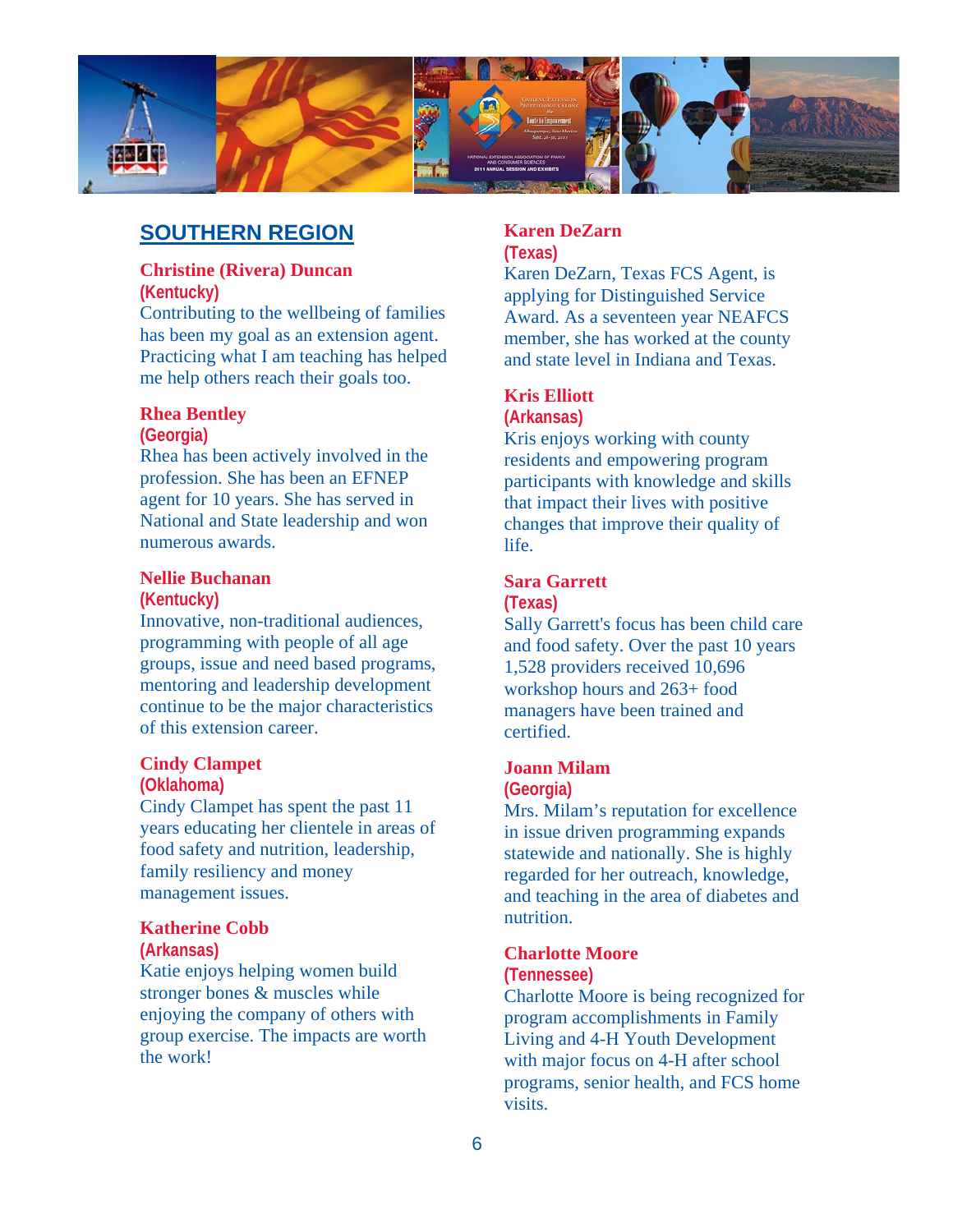

## **Candace Murray**

#### **(North Carolina)**

Since beginning her 20-year Extension career, Candace has provided educational programs focused on meeting the ever-changing needs of families. Recent topics include health, nutrition, food safety and Medicare.

### **Anne Olson**

#### **(Tennessee)**

This award recognizes Anne Olson for TNCEP and EFNEP program development and impact in Tennessee with programs such as the "Nutrition College" and the "Nutritious and Delicious" curriculum.

#### **Marsha Parker (Kentucky)**

For the past 24 years Marsha Parker has been working in her county to build community partnerships to meet needs and concerns of families through financial and parenting education.

#### **Joy Rhodes**

#### **(Oklahoma)**

Family Economic Well-Being has been the major adult impact area. Extensive programming is accomplished through After and Summer School for children on a variety of FCS topics.

#### **Beth Street**

#### **(Tennessee)**

This award recognizes Beth Barron Street for Extension Family and Consumer Sciences education, leadership, personal and professional growth in Tennessee.

#### **Shelley Swanson (Florida)**

Shelley Swenson, Award applicant has worked as a Family and Consumer Sciences Agent for 14 1/2 years. She is interested in representing Florida through the receipt of this award.

#### **Ann Twiner**

#### **(Mississippi)**

Ann is currently serving as the Interim County Director for Sunflower County and Area Health Agent. Her programming focuses on prevention and early detection of chronic diseases for all ages.

## **Shirley Whitten**

#### **(Alabama)**

Shirley has spent thirty years helping north Alabama youth and adults improve their quality of life, particularly in the area of weight control and reducing risks of chronic disease.

#### **Tanya Wynne (North Carolina)**

Tanya uses her professional development opportunities to strengthen and broaden her knowledge to build a successful Extension career and empower those who are the recipients of this knowledge.

## **WESTERN REGION**

#### **Glenda Belcher**

**(New Mexico)** 

Throughout her career, Glenda has encouraged adults and youth to grow, develop and make a positive impact on their future. This has been extremely rewarding within our fast changing world.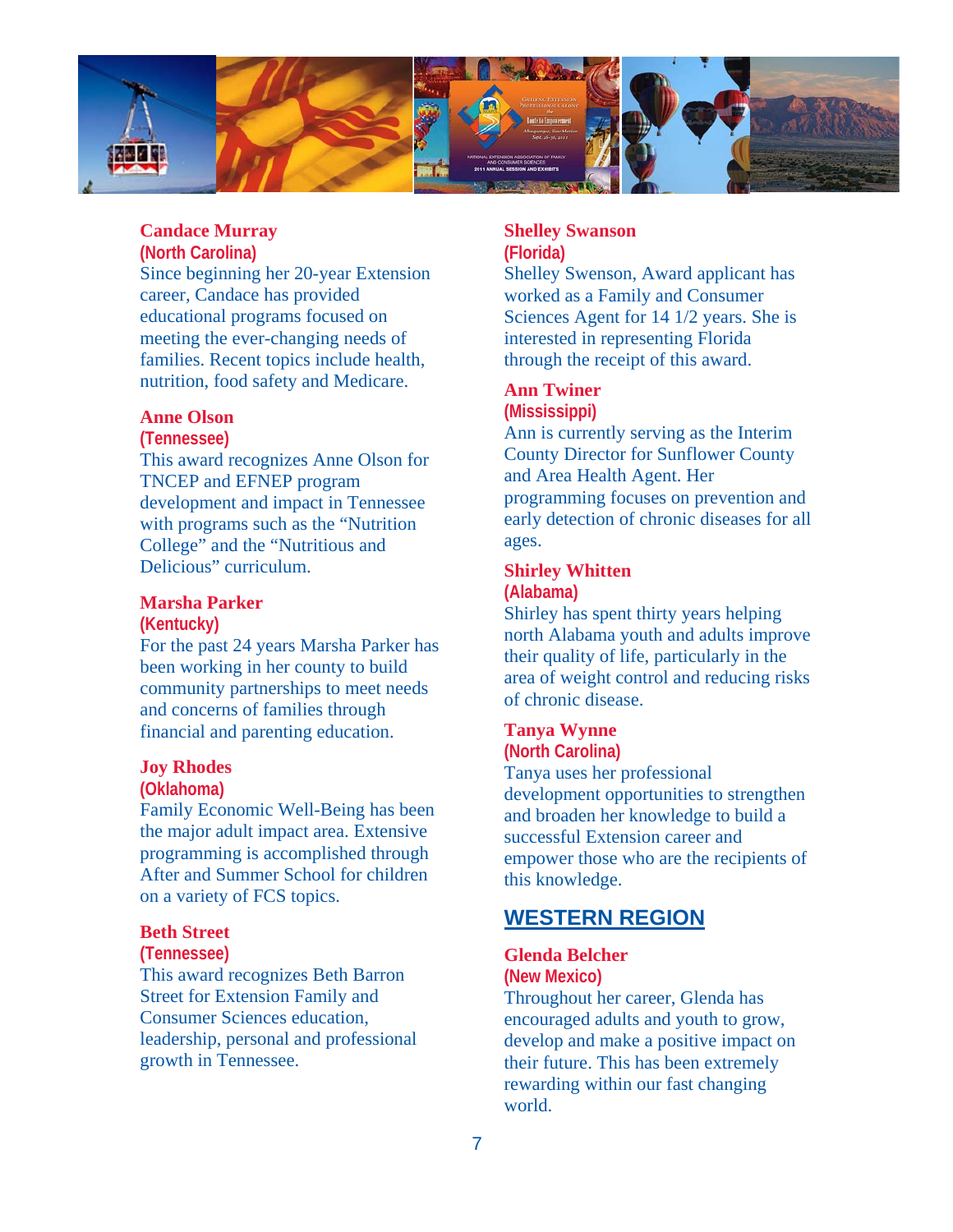

## **Phyllis Hansen**

### **(Montana)**

As an Extension Agent for EFNEP, Phyllis supervises and trains 3 nutrition assistants and an administrative assistant, teaches nutrition in schools, helps develop curricula, and trains nutrition educators statewide.

#### **Sharon Johnson**

#### **(Oregon)**

In partnership with AARP, Sharon Johnson has developed an online Mastery of Aging Well program which is available nationwide and implemented award-winning chronic disease selfmanagement programs across a fivecounty area.

#### **Wendy Rice**

#### **(Colorado)**

Wendy's career focuses on wellness programming, partnerships, and grants to improve nutrition, financial wellness, as well as disease prevention. She has received various national and state awards for her leadership.

#### **Adrie Roberts**

#### **(Utah)**

Adrie Roberts has been an FCS Extension Agent for Utah State University for 20 years. Her program areas include family finance, food preservation and safety, nutrition, marriage, and 4-H.

## **Marnie Spencer**

## **(Idaho)**

Marnie Spencer is a University of Idaho Extension Educator. She teaches health, nutrition, and other FCS topics to thousands of youth and adults yearly and has co-written two FCS curricula.

#### **Evelyn Whitmer (Arizona)**

Evelyn develops projects internationally and in her community in children, and health issues. She has written numerous curriculums in her areas and acquires funding of programs to over \$700,000 annually.

## **Continued Excellence Award**

## **CENTRAL REGION**

#### **Rosemary Gibbons (Illinois)**

Rosemary Gibbons is actively involved in professional improvement programs, the promotion of professional development of others, and leadership in the Illinois Extension Association of Family and Consumer Sciences.

## **Annetta Jones**

#### **(Indiana)**

Annetta serves as Porter County's Extension Director and Health and Human Sciences Educator. She is known as one of the most creative educators and has worked in three other counties.

#### **Susan Krumm**

#### **(Kansas)**

A passionate wellness advocate, Susan Krumm's work with K-State Research and Extension - Douglas County centers around broad community issues to improve health, reduce disease risks, and manage food dollars.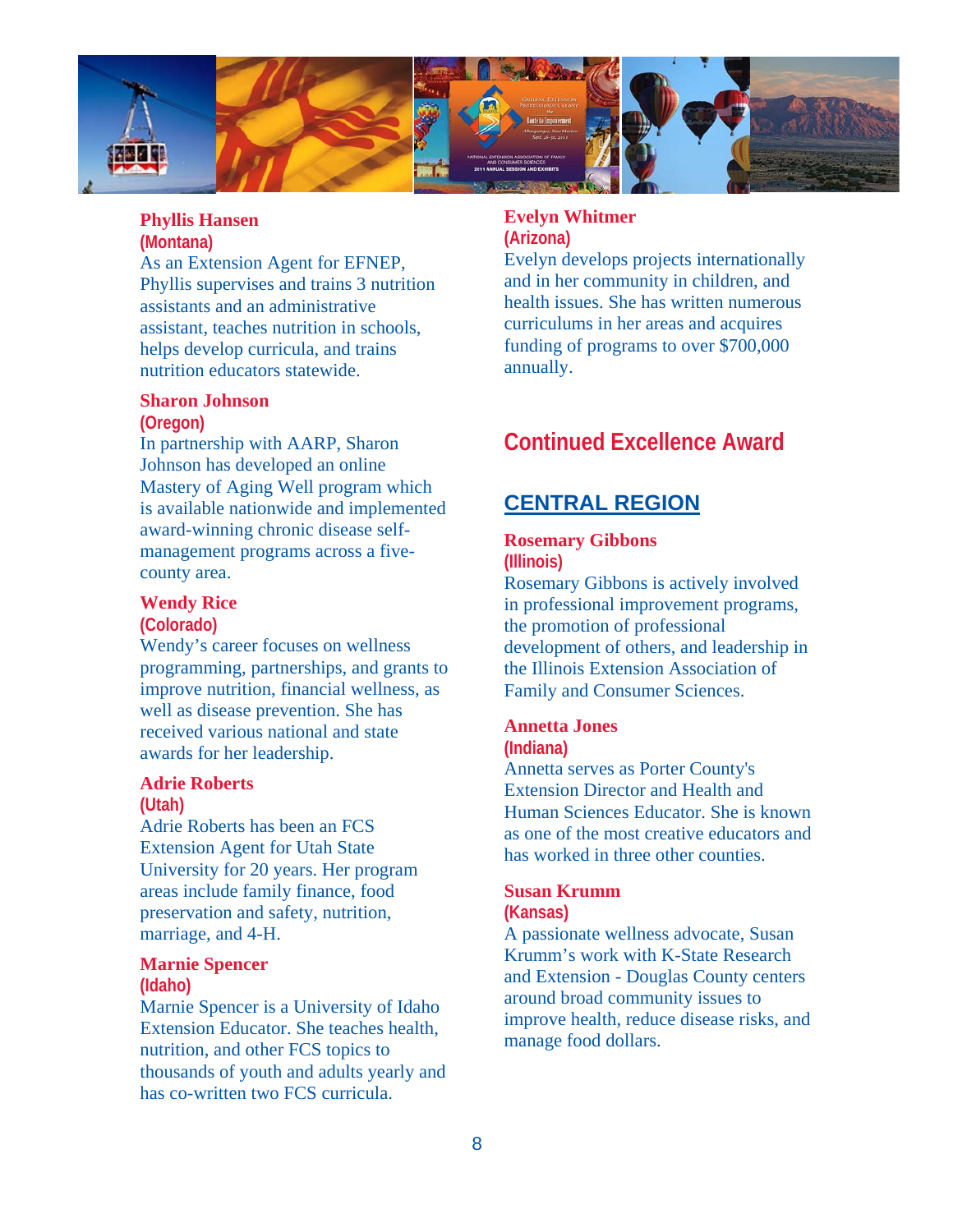

## **Macine Lukach**

#### **(North Dakota)**

Teaching youth to "Eat Smart, Play Hard"; providing Together 4 Kids (education opportunity for child care providers); and implementing heart health programs are key community education work Macine Lukach provides.

## **Kathryn Lupfer-Nielsen**

**(Kansas)** 

Kathy, FCS educator since 1977, has interests in 4-H, adult development and Kansas cultural history. She teaches Kansans Optimizing Health and enjoys school nutrition programs through SNAP education.

## **Monadine Mattey**

**(Ohio)** 

Twenty-six year Extension veteran, Monadine B. Mattey, is FCS Educator in Pike/Scioto County, Ohio. Her passions include Health and Wellness, Dining with Diabetes, Child Obesity and Physical Fitness.

#### **Rose Merkowitz (Ohio)**

Energizing the community with new and exciting approaches to learning current information in the FCS field is Rose's approach in teaching. She receives numerous grants to enhance her educational programming.

#### **Jeanne Murray**

**(Nebraska)**  Helping families make informed decisions is the focus of Jeanne Murray's Extension program. Those

decisions include Medicare prescription drug coverage, food safety and healthy lifestyle – nutrition and wellness choices.

#### **Rebecca Travnichek (Missouri)**

Rebecca J. Travnichek provides learners with educational and entertaining learning opportunities and seeks to improve leadership capability in self and others through professional development and professional associations: NEAFCS, MEAFCS, and AFCPE.

#### **Marjorie Zastrow (South Dakota)**

In 29 years of extension programming Marjorie provides focuses on seniors and is well respected among community agencies. She received her MS degree in Home Economics from SDSU in 1994.

## **EASTERN REGION**

#### **Cathy Bowen**

**(Pennsylvania)** 

Cathy Faulcon Bowen's 20 plus years of work has focused on providing Pennsylvanians information about current issues: household waste management, Y2K, identity theft and the perennial issue of personal finance.

#### **Marilyn Corbin**

### **(Pennsylvania)**

Known for her on-going support of extension educators, Marilyn Corbin has exhibited outstanding achievement in acquiring grants to expand and enhance extension family and consumer sciences at Penn State University.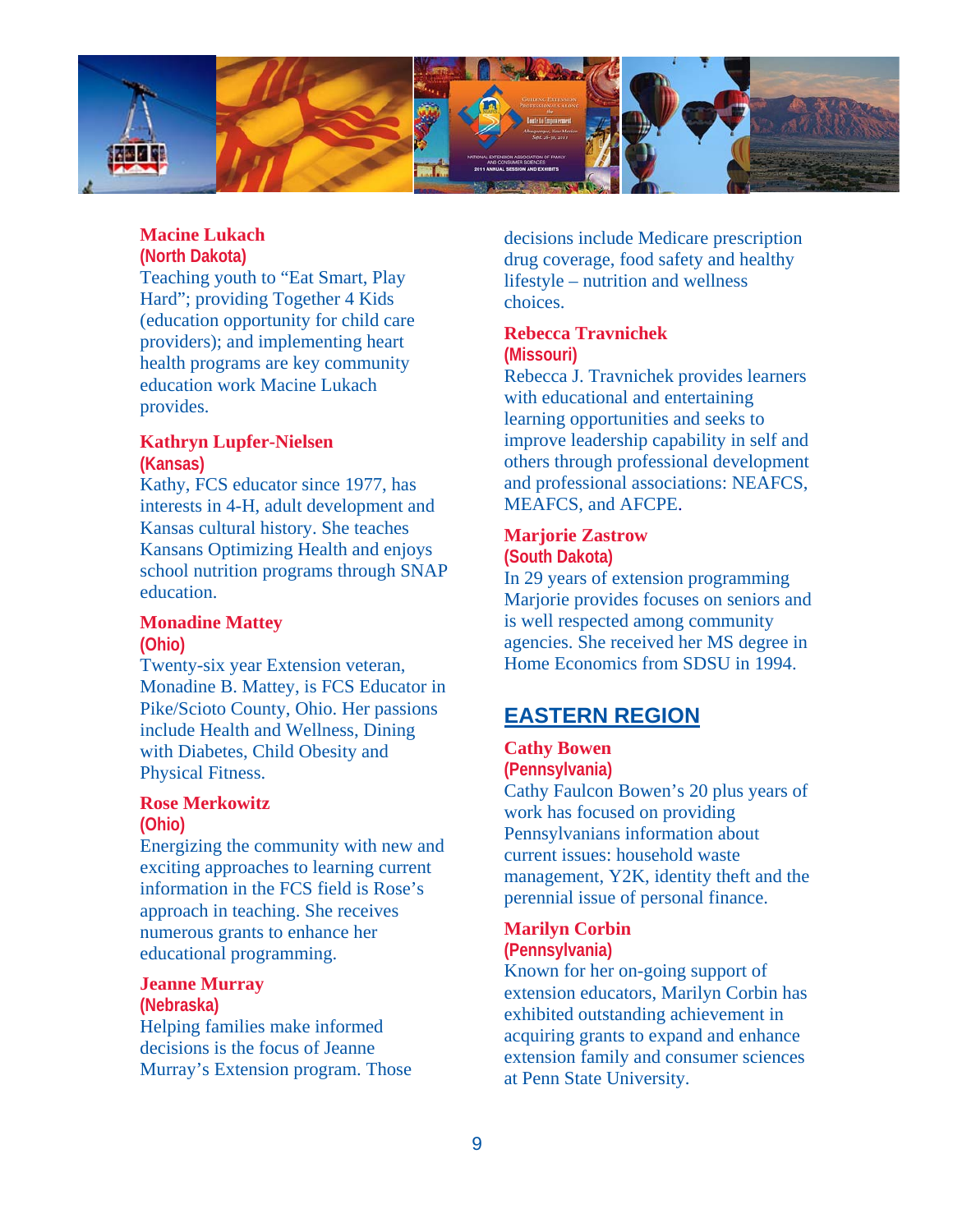

### **Denyse Variano**

#### **(New York)**

Prolific, creative, collaborative describe Denyse's human development programming. Her leadership inspired the Let's Talk About... website on sensitive topics, Parenting A Second Time Around, and comprehensive supports for families.

## **SOUTHERN REGION**

#### **Elizabeth Andress**

**(Georgia)** 

Elizabeth Andress, Extension food safety specialist with Georgia Cooperative Extension, has specialized in home food preservation and foodservice sanitation. She has held positions at the county, state and national levels.

#### **Mary Boutwell**

#### **(Louisiana)**

Ginger Boutwell, a family and consumer sciences educator for 31 years, has worked to improve the lives of families through programs in family development, family resource management and nutrition.

#### **Sue Church**

#### **(Texas)**

Forming and providing leadership to community partnerships, in addition to continuously seeking professional development opportunities, has been key to Sue's success with Texas AgriLife Extension Service in Potter County, TX.

#### **Whitney Danhof (Tennessee)**

Whitney has been an active member of NEAFCS for 21 years and continues to encourage and support other agents in their programs and professional development.

#### **Stephanie Derifield (Kentucky)**

Stephanie values professional development opportunities which strengthen her knowledge and skills as a professional Family and Consumer Sciences Extension Agent.

### **Diann Douglas**

#### **(Florida)**

Diann Douglas has held several offices in the Florida Extension Association of Family and Consumer Science, serving as President in 2008-09 and 2010 Chair of Extension Professional Associaitions of Florida.

#### **Cathy Faust**

#### **(Tennessee)**

The Continued Excellence award recognizes NEAFCS members who continue to be involved in outstanding professional development and leadership.

## **Recia Garcia**

#### **(Oklahoma)**

Recia Garcia held Affiliate offices of Director, Treasurer and President. Among contributions was securing six grants culminating in a nationally certified parliamentary training, engaging 300 Extension staff and clientele, statewide.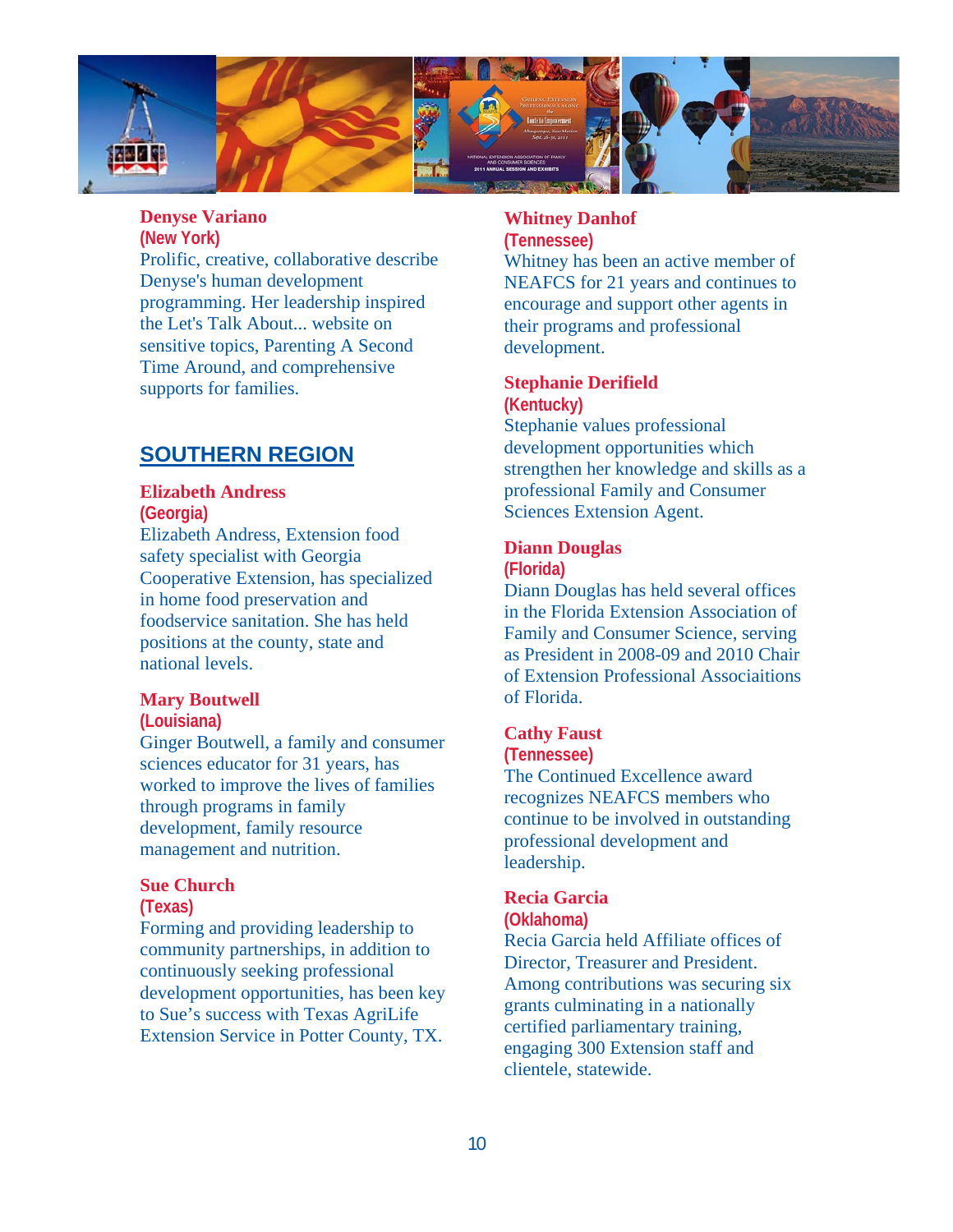

## **Jill Harris**

**(Kentucky)** 

After working for 22 years, Jill Harris continues to develop expertise in all areas of family and consumer sciences, mentors other professionals, and strives to do the best job possible.

#### **Susan Howington**

#### **(Georgia)**

Susan is sensiitive to the needs of the community. Programming efforts are concentrated in the areas of food safety, child care, and nutrition. She serves on the professional development committee.

#### **Janie Monday**

#### **(Tennessee)**

Continued excellence means being upto-date in professional development including involvement in professional associations, in-service training, and taking advantage of certification opportunities as they arise.

#### **Monica Olinde**

#### **(Louisiana)**

Monica's major focus includes Child Care Provider and Parenting classes. In 2010, 650 Child Care Providers received certificates toward state certification and 100 parents gained better parenting skills.

#### **Martha Perkins**

### **(Kentucky)**

Martha Perkins remains committed to professional development because of the importance of sharing up-to-date research based educational information to clients, especially in tough economic times.

#### **Debbie Still (Arkansas)**

Debbie Still has been a member for 15 years serving on many committees. She has conducted many educational programs in areas of nutrition, food safety, health, and youth leadership.

#### **Angela Treadaway (Alabama)**

Angela Treadaway has worked over 25 years with the Alabama Cooperative Extension System and has impacted the lives of many Alabama Families with Food Safety and Preservation Information.

## **Lani Vascocellos**

**(Oklahoma)**  Since 1995 Lani Vasconcellos has been dedicated to developing programs,

projects, and in-services that support coworkers in delivering effective educational experiences to a variety of Extension audiences.

## **WESTERN REGION**

## **Linda Block**

#### **(Arizona)**

Linda Block has focused her outreach in combining financial and health programs to over 1 million people in Pima County, Arizona since 1998.

#### **Jeanne Brandt (Oregon)**

Jeanne is recognized for her ability to design and deliver current and creative programs based on the needs of a diverse clientele. She focuses on Healthy homes, aging and foods.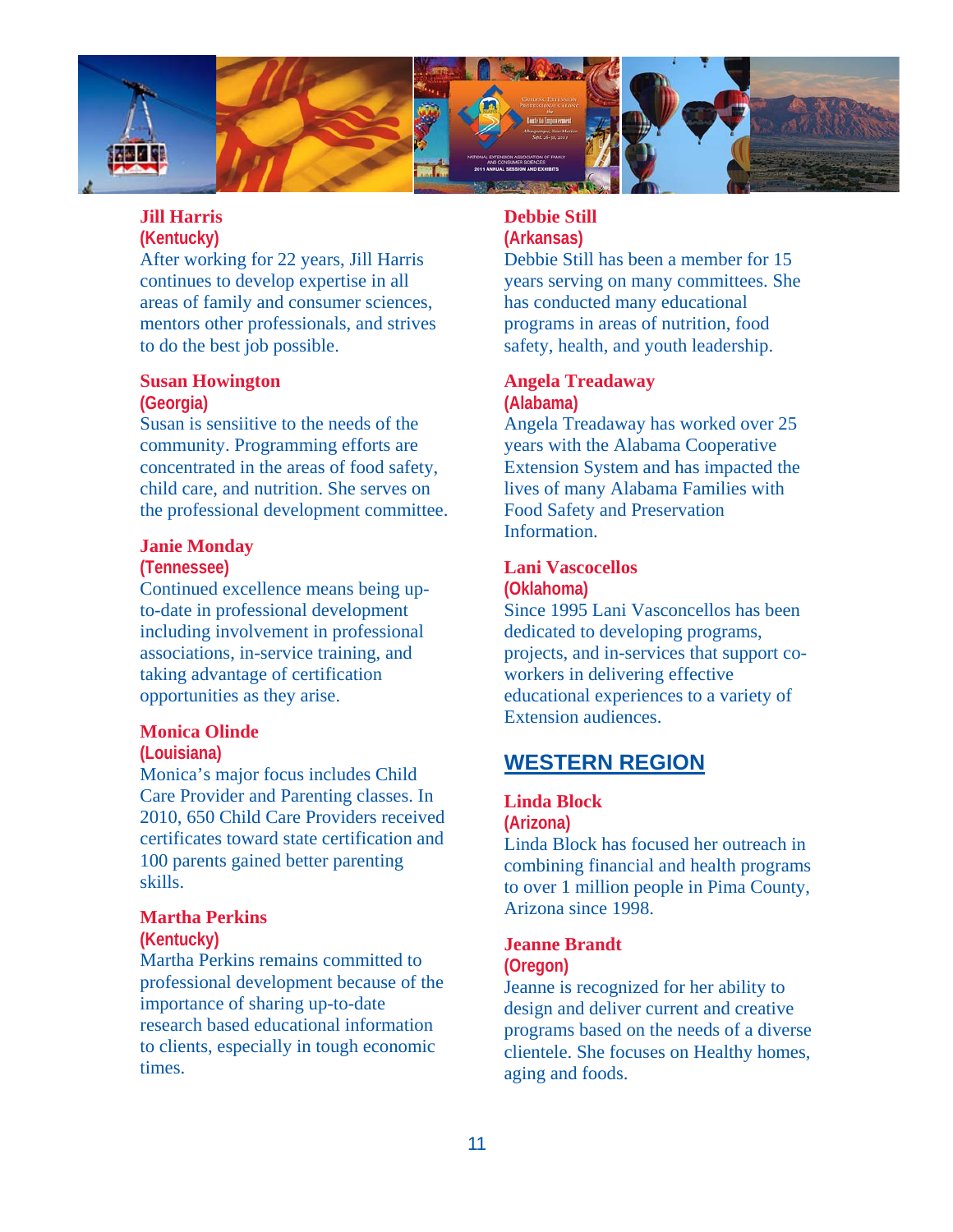

## **Vicki Hayman**

### **(Wyoming)**

Hayman actively seeks out trainings and conferences to keep her up-to-date with current and emerging issues. Vicki finds professional development to be engaging, informative, and a 'best practice' to embrace.

#### **Marsha Lockard (Idaho)**

Marsha is committed to pursuing professional development opportunities that enhance her programming within Idaho. She is an active member of NEAFCS and has served on the national board since 2007.

#### **Lynn Nakamura-Tengan (Hawaii)**

Lynn Nakamura-Tengan continues to develop timely innovative programs in food safety, healthy lifestyles, and emergency preparedness to meet the changing needs of Hawaii's families and communities.

## **Ellen Serfustini**

#### **(Utah)**

As an Associate Professor and 4H/FCS agent for USU, with 14 years in Extension, Ellen has done extensive programming, authored several curricula, articles, and fact sheets in her subject area.

## **Linda Wells**

**(New Mexico)**  Serving as an Extension Home Economist, FCS/Elementary teacher and presently the State Extension Nutrition

Program Coordinator, Linda's desire is to improve the quality of life for audiences through educational programs.

#### **Glenda Wentworth (Colorado)**

As an Extension Educator, Glenda Wentworth is proud to uphold the Colorado State University Extension mission of providing education and empowering the application of researchbased knowledge in her participants.

## **Extension Educator of the Year Award**

## **Luann Boyer**

**(Colorado)** 

Through development of strong community partnerships with agencies, organizations and businesses, Luann Boyer has leveraged limited resources to develop innovative programs addressing the needs of families in rural Colorado.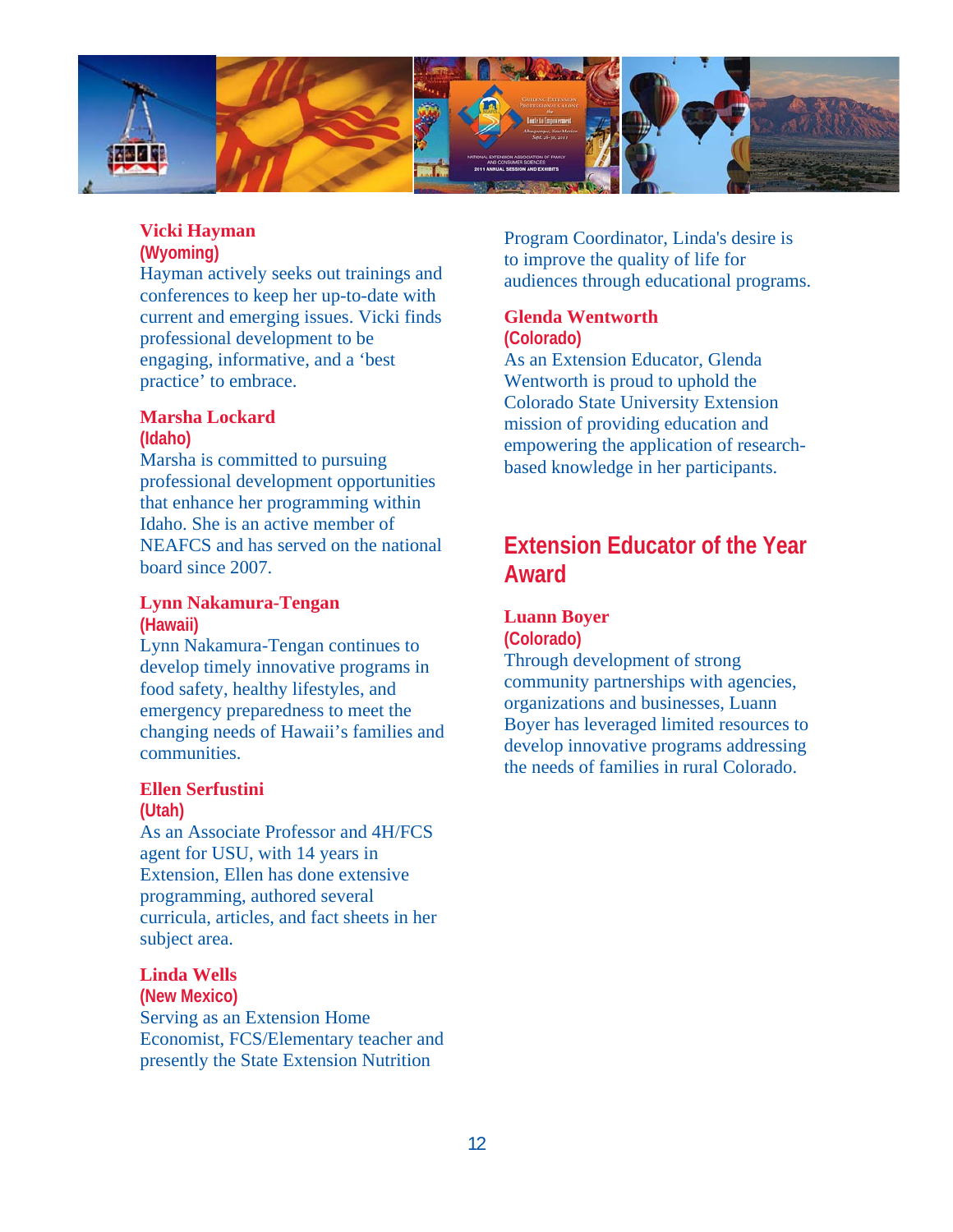

## **Florence Hall Award**

**Mary Alice Gettings, Jill Cox, Fran Alloway, Karen Bracey, Dori Campbell, Rayna Cooper, Marilyn Corbin, Mary Ehret, Kathi French, Cathy Guffey, Debra Gregory, Lynn James, Cindy Javor, Vicki Lewis, Sharon McDonald, Dawn Olson, Janice Ronan, Mandel Smith, Janice Stoudnour, Karen Thomas, Laurie Weinreb-Welch, Carolyn Wissenbach, Rick Kralj, Nancy Yergin (Pennsylvania)** 

Dining with Diabetes is offered in 52 Pennsylvania counties. Results showed an improvement in waist circumference, blood pressure, HemoglobinA1C, triglyceride, self-management, and mood in those with diabetes and at high-risk.

#### **Rosemary Heins, Shirley Anderson-Porisch, Susan Hooper, Cindy Petersen, Jean Bauer (Minnesota)**

Dollar Works 2 assists helping professionals teach financial capability skills. The comprehensive curriculum, tested through an impact evaluation, uses action pages to guide learning in building money management skills.

#### **Janae Cook**

#### **(Tennessee)**

Addressing the obesity epidemic in Trousdale County, Get Healthy Hartsville challenged residents to improve their livestyle by eating healthier and moving more. Residents established healthy habits and lost 388 pounds.

## **NEAFCS Past Presidents' New Professional Award**

## **Naomi Brower**

**(Utah)** 

Since the beginning of her career with Extension in 2008, Naomi has excelled in creating quality extensive programming in her area of expertise- building and maintaining healthy relationships.

## **PROGRAM AWARDS**

## **Dean Don Felker Financial Management Award**

#### **Barbara O'Neill**

**(New Jersey)** 

Financial Education Boot Camp program a rigorous grant-funded personal finance training program for teachers/youth educators covering subject matter content and interactive learning activities. Program formats are available in different lengths.

## **Laura Royer, Michael Gutter, Deisha Rodriguez, Johanna Gomez-Gonzalez, Selena Garrison**

**(Florida)** 

Today's consumers face increased personal financial challenges. The program goal is for consumers to take control of their financial life through group education and individual followup with a money mentor.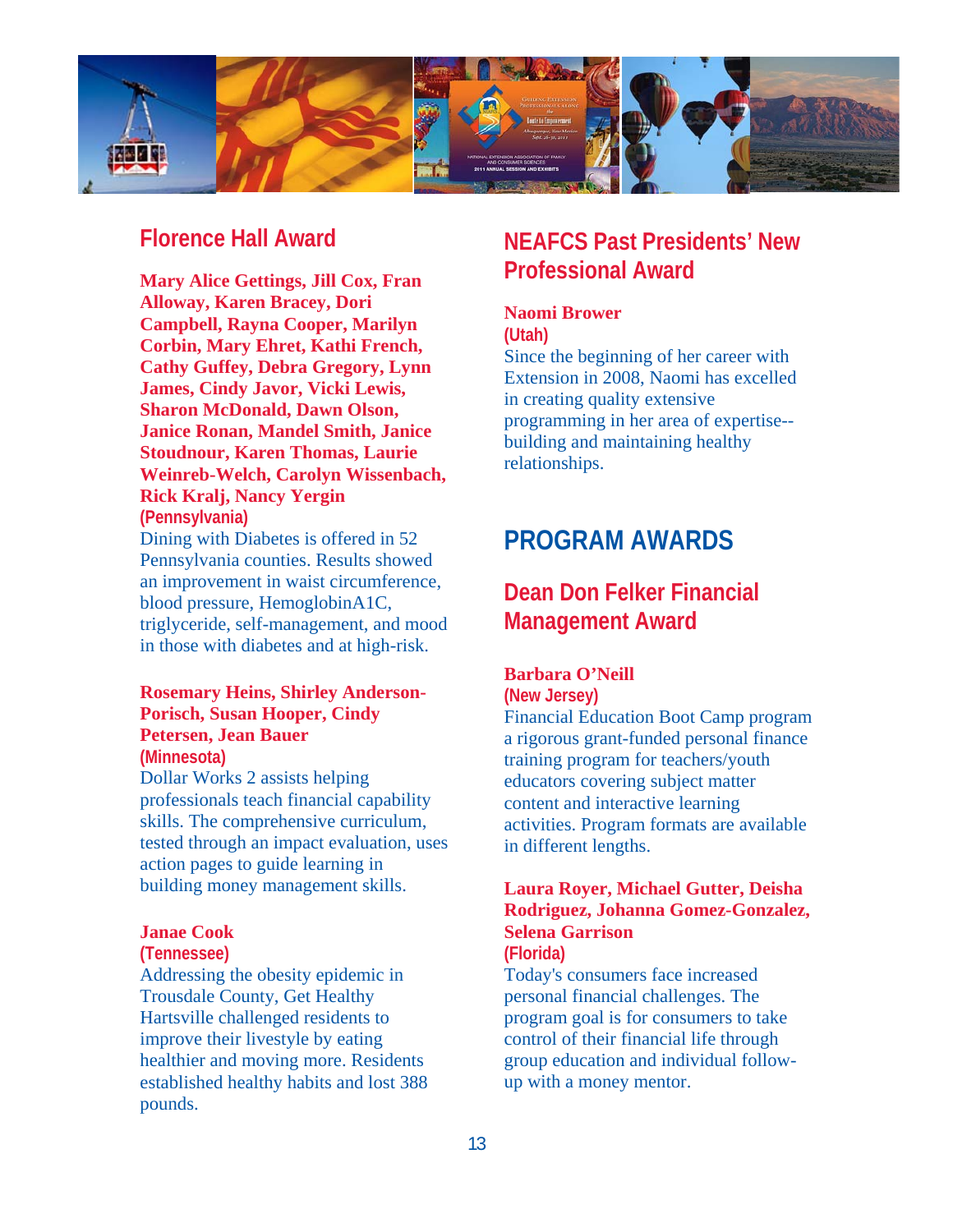

## **Mary W. Wells Memorial Diversity Award**

#### **Harriet Shaklee, Kathee Tifft, Audrey Liddil, Carol Hampton, Sue Traver, Arlinda Nauman, Brian Luckey, Laura Laumatia (Idaho)**

Idaho's Journey for Diversity and Human Rights is a traveling workshop on diversity and inclusiveness. Years after their Journey, alumni continue to seek information and take action on human rights.

## **Healthy Lifestyles Education Grant**

#### **Susan Brittain**

**(Arkansas)** 

The purpose of the proposed plan Diabetes Nutrition Community Outreach Program is designed to reach factory workers at their job by promoting diabetes awareness in Grant County.

## **Program Excellence Through Research Award**

**Faye Malek, Clifton Barber, Mary Brintnall-Peterson, Jane Jensen, Kathryn Miller, Peggy Nordgren, Molly Spaulding, Heidi Ungrodt, Dianne Weber, Teri Zuege-Halvorsen (Wisconsin)**  The University of Wisconsin Extension Aging in Our Communities Team developed the Employed Family

Caregiver Survey. Available on eXtension, the survey identifies caregiver needs and preferred methods for addressing them.

## **Early Childhood Childcare Training Award**

## **Kathleen Splane**

**(Delaware)** 

Using a unique on-line format, Healthy Habits, Healthy Start, teaches childcare providers in Delaware about the importance of Healthy Eating and Physical Activity for the children in their care.

## **Environmental Education Award**

### **Becky Chenhall, Ginger Bennett, Ines Beltran, Edda Cotto-Rivera, Christa Campbell, Pamela Turner (Georgia)**

The University of Georgia's Radon Education Program has distributed nearly 30,000 test kits to Georgia residents. Our objective is to prevent radon-induced lung cancer by education, testing and radon reduction.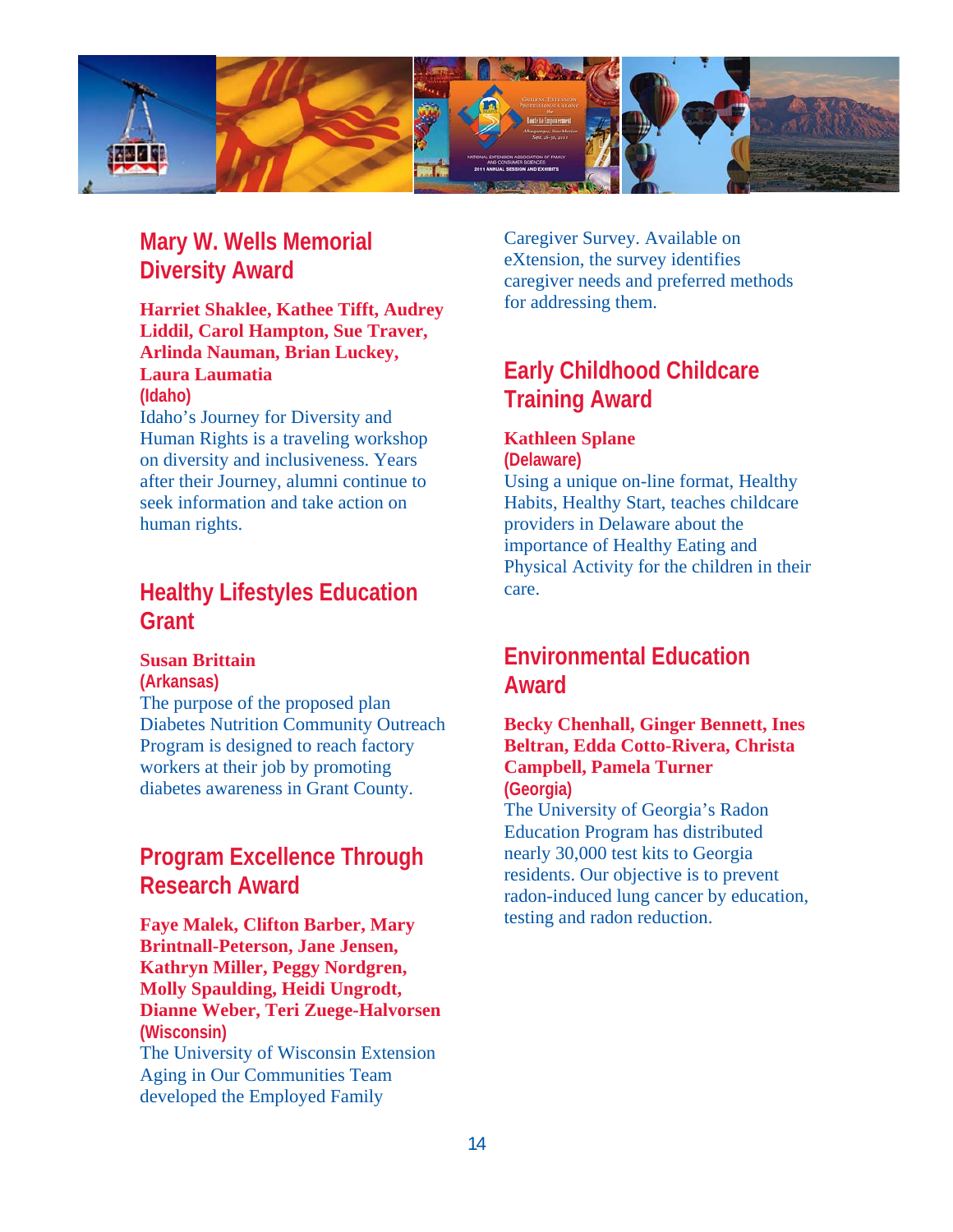

## **Extension Housing Outreach Award**

**Laurel Kubin, Karen Massey, Jacque Miller, Glenda Wentworth, Rhonda Follman, Jean Justice, Lois Illick, Gisele Jefferson, Kaye Kasza, Mary Snow, Anne Zander, Sheila Gains, Wendy Rice, Janet Benavente, Cary Weiner** 

#### **(Colorado)**

Colorado Extension FCS Agents partner with Energy Outreach Colorado and other agencies to teach low income families and seniors how to save money on utility expenditures.

#### **Sondra Ganus Apple**

**(Tennessee)** 

There are many environmental factors that create health problems in the homes of the aging. The Healthy Homes Tent was an educational tool created to address these issues.

#### **Elizabeth Gorimani, Sonji West (Florida)**

The Home Rehabilitation program is targeted at Gadsden county families with homes that need repair. Program is funded in partnership with the community development office through community development block grants.

## **Food Safety Award**

**Judy Harrison, Ramona Adams, Sonia Leverett, Shanda Ashley, Sylvia Davis, Carrie Hall, Kisha Faulk, Alva Heidel, Jeri Gilleland, Lisa Jordan, Wanda DeLyons, Carmen Martinez, Dana Lynch, Abbie Bunn, Zona Medley, Melinda Miller, Tammie Glasscock, Lynn Hall, Jan Baggarly, April Sorrow, William Reeves, Max Harrell** 

#### **(Georgia)**

Wash Your Paws, Georgia! Handwashing Education Initiative teaches future Georgia Bulldawgs and other youth audiences proper handwashing technique and when to wash hands to prevent foodborne illnesses and infectious diseases.

## **ACI Clean Homes…Safe and Healthy Families, Program Award of Excellence**

### **Linda Beech**

**(Kansas)** 

Linda Beech, Finney County, KS, presented 6 sessions of "Home Care for New Kansans" for 74 Burmese, Somali and Spanish speakers and "A Home of My Own" for college students.

## **Darlene Christensen**

**(Utah)**  It's In Your Hands was a year- long hand washing campaign brought to children and families county-wide. Focusing on low income families, the program included coloring contests and school visits.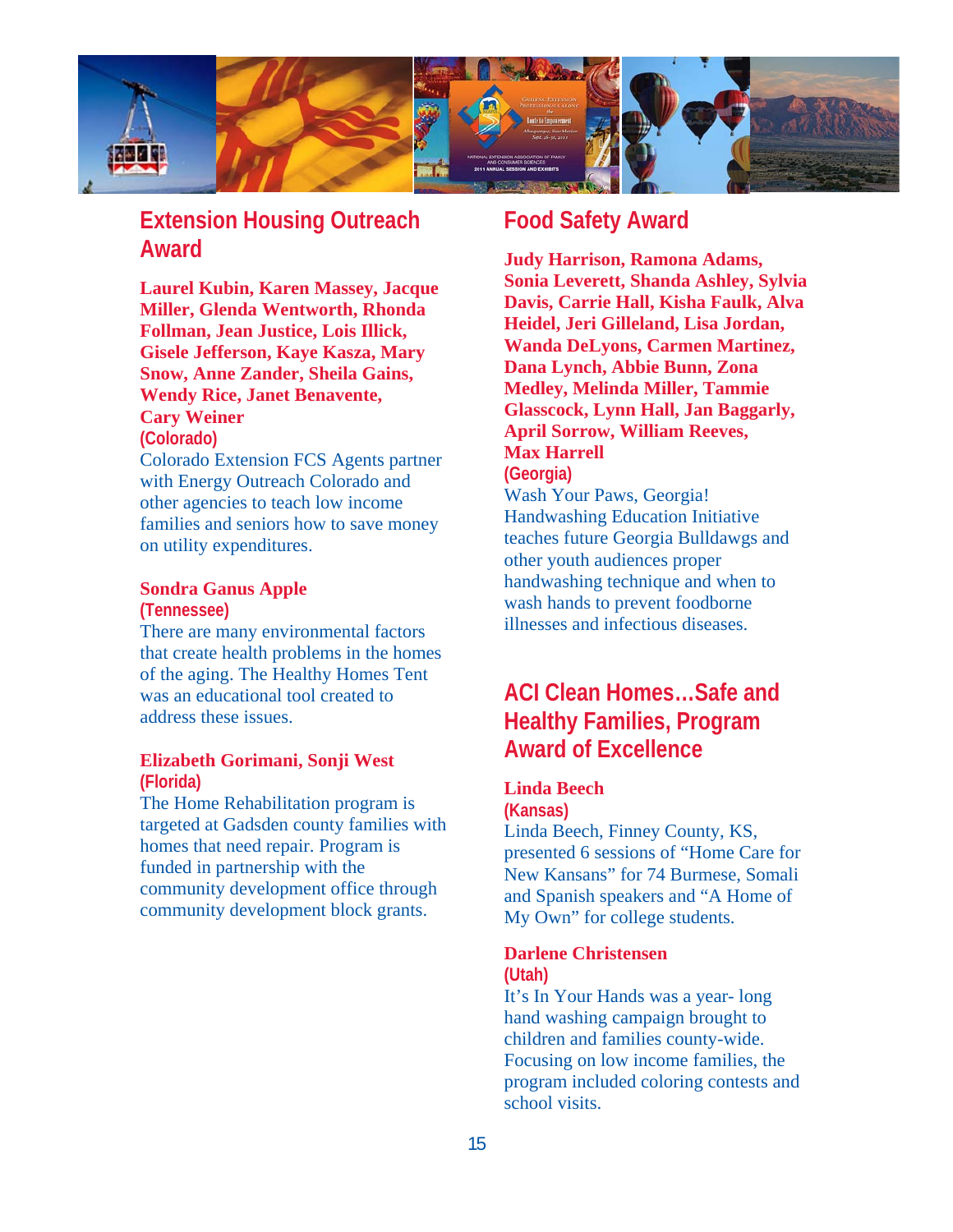

## **COMMUNICATION AWARDS**

## **Newsletters**

### **1st Place:**

**Leslie Forstadt, Tracey Nelson, Nannette Marcinkowski, Cindy Eves-Thomas, Kyle McKaskill, Laura Latinski (Maine)** 

Revisions of The Growing Years parenting newsletter finished in 2010. It is used by parents, caregivers, home visitors, and child care providers to learn about parenting, development, and healthy relationships.

## **2nd Place:**

## **Katherine Brandt**

**(Minnesota)** 

Revisions of The Growing Years parenting newsletter finished in 2010. It is used by parents, caregivers, home visitors, and child care providers to learn about parenting, development, and healthy relationships.

## **3rd Place:**

**Judith Corbus, Pamela Allen, Howard Beck, Monica Brinkley, Heidi Copeland, Elaine Courtney, Elizabeth Gorimani, Angela Hinkle, Dorothy Lee, William Mahan, Betty Miller, Marjorie Moore, Jo Shuford-Law, Shelley Swenson,** 

## **Melanie Taylor, Stephen Theberge, Pete Vergot, Kendra Zamojski (Florida)**

Northwest District UF/IFAS Agents developed a quarterly district-wide digital newsletter. The newsletter is posted on county websites. Agents can use PDF files to disseminate the newsletter via email or hardcopy.

## **Written Press Releases**

## **1st Place:**

### **Janet Lake (Wyoming)**

Sundance students compared and contrasted their diets and activities with those of historical groups—American Indians, mountain men, pioneers, cowboys, and railroad workers—in Eating Your Way Through Wyoming History.

#### **2nd Place: Barbara O'Neill**

## **(New Jersey)**

Dr. O'Neill writes health finance columns every four weeks in the New Jersey Sunday Herald. This column describes two Small Steps to Health and Wealth<sup>™</sup> behavior change strategies.

## **3rd Place: Robin Kuleck**

**(Pennsylvania)** 

67% of eligible Pennsylvania families failed to claim this tax credit prompting this press release which ran in print media statewide including the front page of *PSU The Daily Collegian*.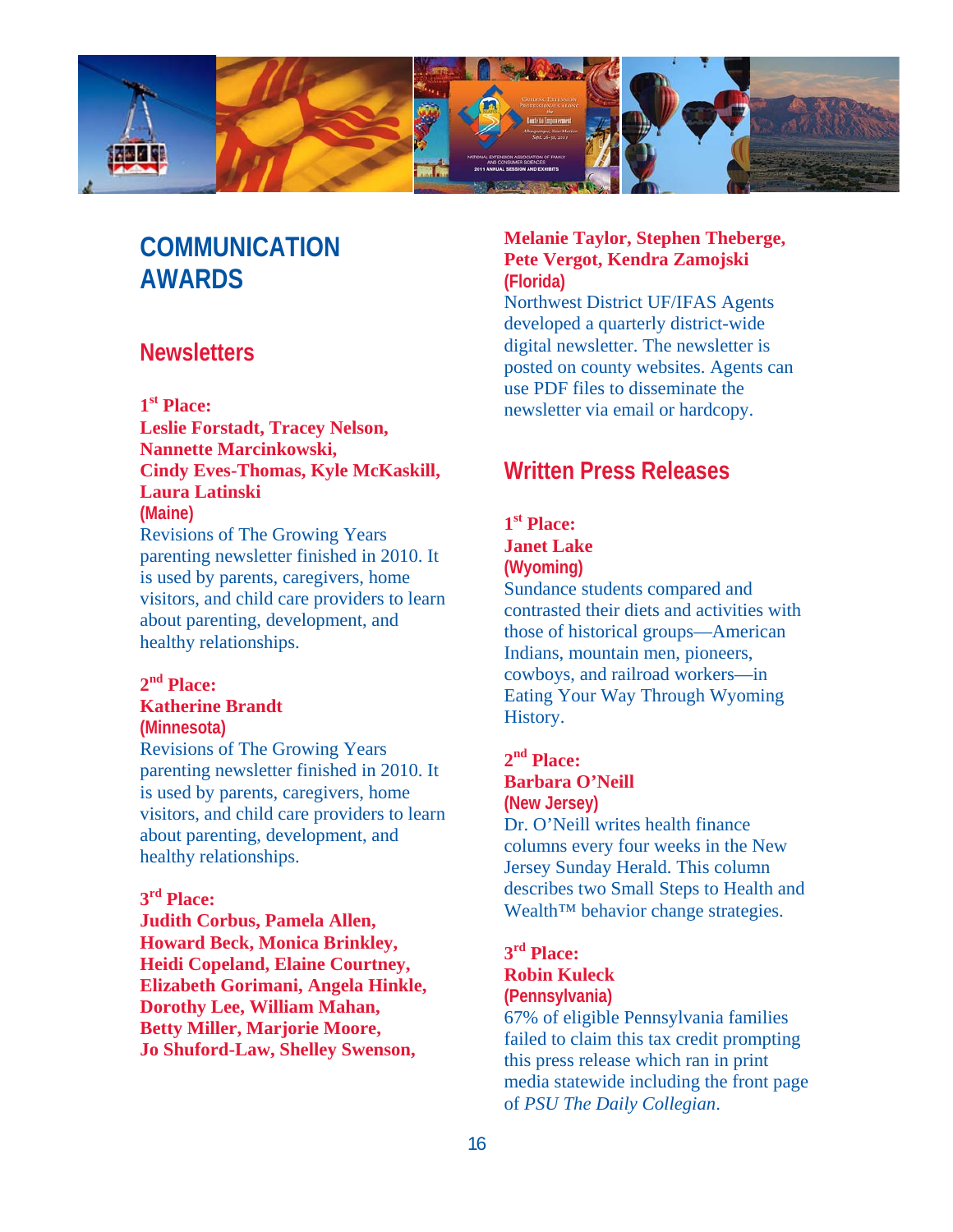

## **Radio / Podcast**

## **1st Place: Crystal Robertson**

**(Tennessee)**  The "Energizing Unicoi County" Public Service Announcements aired on the local radio station to provide listeners with information on energy efficiency

## and healthy housing concerns.

## **2nd Place:**

### **Beth Gaydos, Dave Wilson (Ohio)**

Announcements and research-based information are presented during a midday interview broadcast reaching 100,000 listeners in southeastern Ohio. This interview featured current facts about Vitamin D and its impact on health.

## **3rd Place: Sally McNeill**

#### **(North Carolina)**

The agent shares safety information about shell eggs, handling raw chicken and proper thawing of turkey in broadcasts of the Union County Cooperative Extension Report aired weekdays on local radio.

## **Television**

### **1st Place: Betsy Tracy (Kentucky)**

This live television appearance featured a recipe demonstration utilizing the apple commodity while publicizing an upcoming physical activity extension event taking place at a local orchard.

## **2nd Place: Casey Campbell (Oklahoma)**

In an effort to educate a large number of Oklahoma residents on the topic of food safety, Casey participated in a live television interview that aired in July 2010.

## **3rd Place:**

## **Karen Schneider, Becky Gollin, Keith Silva, Will Mikell, Dale Steen, Sally Cleveland**

## **(Vermont)**

Mettawee Community School students explain how germs can travel-and be stopped in their tracks!-after visiting Germ City. The handicap accessible exhibit provided great experiential learning for children and teachers alike!

## **Education Curriculum Package**

## **1st Place:**

### **Katherine Shumaker, Linnette Goard, Melinda Hill, Marisa Warrix, Susan Shockey (Ohio)**

Safe, Simple, Easy to Learn: Home Food Preservation was developed to assist educators in delivering a uniform food preservation program using a standardized curriculum, evaluation instruments and branded marketing materials.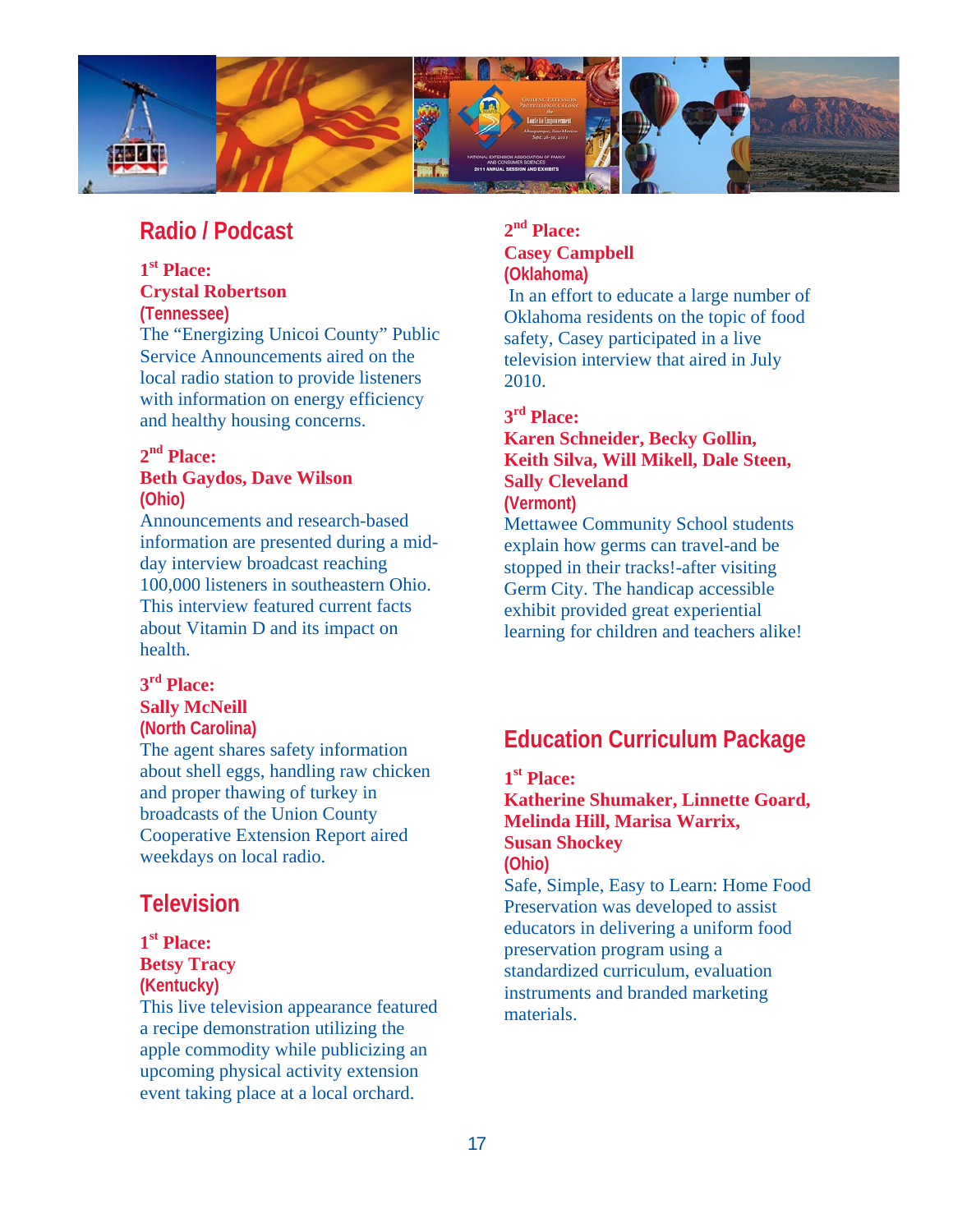

## **2nd Place:**

### **Shirley Peterson, Krista Mugford, Jenny Olmstead, Rachael Willey, Lisa Nicholson, Patricia Crawford (California)**

Let's Eat Smart & Play Hard Together! is an English/Spanish, intergenerational, fun, interactive nutrition and physical activity childhood obesity prevention program for 6-8 year old children and their adult buddies.

### **3rd Place:**

**Suzann Knight, Marilyn Sullivan, Ann Hamilton, Karen Blass, Nancy Bradford-Sisson, Katherine Fredette (New Hampshire)** Managing Money Wisely - A four session program applying effective habits of successful money managers to personal financial education for those involved with the correctional system.

## **Educational Publications**

**1st Place: Rebecca Hagen Jokela, Lori Hendrickson, Barbara Haynes (Wisconsin) (Minnesota)** 

To teach financial education throughout the life cycle supports building financial capability in learners. This publication was designed to assist educators as they select appropriate financial concepts and teaching strategies.

### **2nd Place: Sherri Cirignano (New Jersey)**

Grilling With Care, a peer-reviewed fact sheet, assists in educating adults about food safety issues while grilling and about the importance of choosing and preparing protein foods at high temperatures.

### **3rd Place: Barbara Ames (Kansas)**

Older adults can regain functionality, have more energy, and significantly improve their quality of life with a few minutes of gentle physical activity each day. And, it can be fun!

## **Internet Education Technology**

#### **1st Place:**

**Denyse Variano, Suzan Sussmann, Dana Variano, Alan Smith, Nancy Karp, Karan Vanderley (New York)** 

Let's Talk About is an innovative web education program containing free downloadable videos, power points and written resources designed to promote conversation between adults and preteen/teen children about sensitive topics.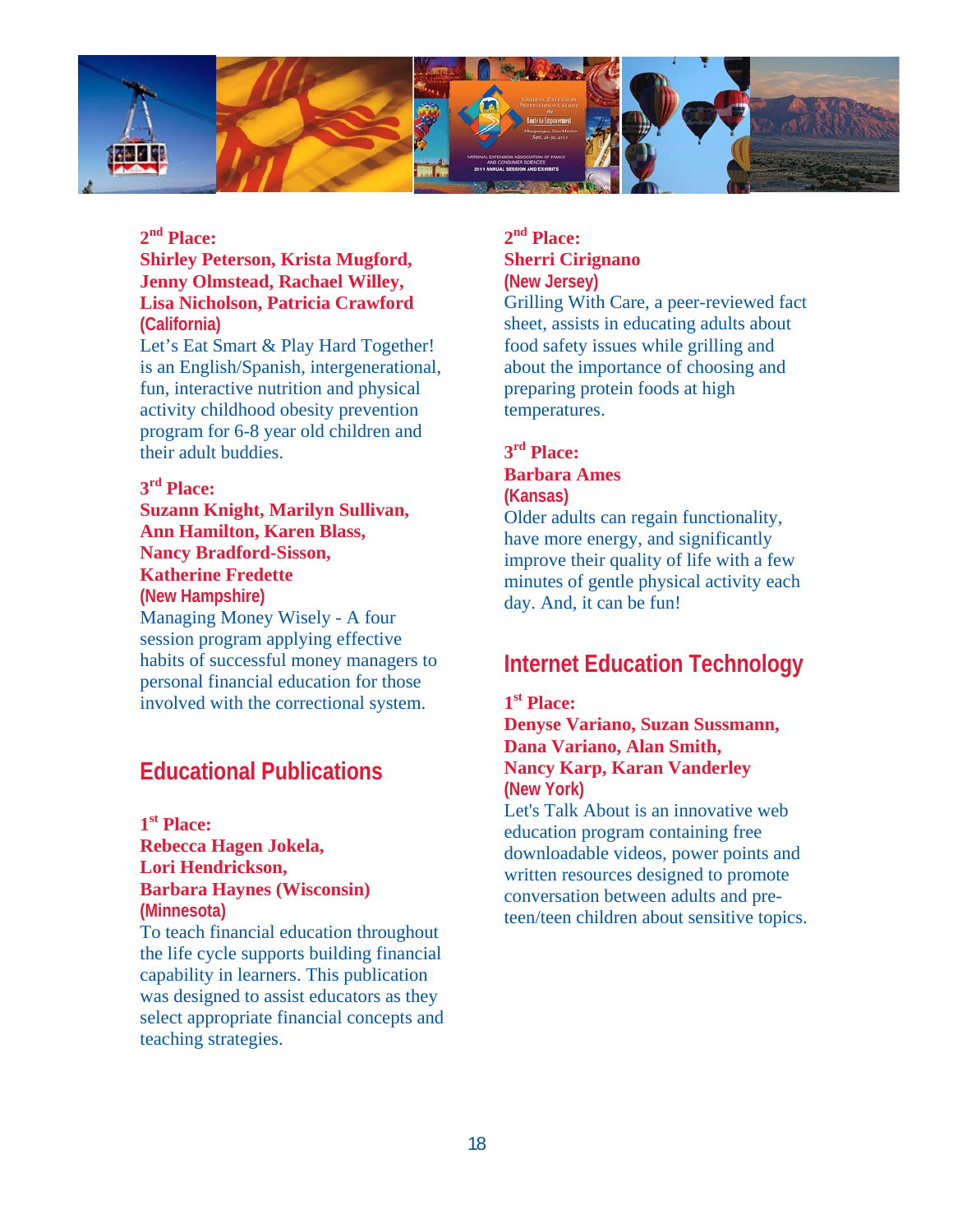

## **2nd Place:**

### **Linnette Goard, Cora French-Robinson, Melinda Hill, Julie Kennel, Kara Newby, Sharon Seiling, (Ohio)**

The Eat, Save, and Be Healthy blog shares current information from Extension Family and Consumer Sciences program areas: Nutrition, Human Development and Consumer Science written by state and countybased professionals.

## **Educational Technology**

## **1st Place:**

## **Sherri Cirignano**

**(New Jersey)** 

Functional Foods for Life Educational Programs (FFL) is a series of six peerreviewed mini-seminars that are each focused on a different functional food or beverage to promote healthful nutrition choices.

## **2nd Place:**

#### **Debra Cotterill, Brooke Jenkins-Howard (Kentucky)**

Top Trends in Kitchens and Baths: Kentucky Choices for 2010 presents choices in sustainable products, universal design, color selection, design choices, and desirable product options available to Kentucky consumers.

## **3rd Place:**

#### **Julie England (Florida)**

High school students will learn that poor financial decisions on everyday purchases negatively influence finances in the short-term and over time.

## **PUBLIC RELATIONS AWARDS**

## **Marketing Package**

**Janae Cook, Betty Greer, Rich Maxey, Chuck Denney, Lorna Norwood, Doug Edlund, Liz Ferrell, Kathy Atwood, (Tennessee)**  Revisions of The Growing Years parenting newsletter finished in 2010. It is used by parents, caregivers, home visitors, and child care providers to learn about parenting, development, and healthy relationships.

## **Community Partnerships**

### **1st Place: Christy Nuetzman (Kentucky)**

Revisions of The Growing Years parenting newsletter finished in 2010. It is used by parents, caregivers, home visitors, and child care providers to learn about parenting, development, and healthy relationships.

## **2nd Place:**

### **Sandra Aamlid, Ellyn Eddy, Donna Bittiker, Lavonne Meyer, Amanda Larson, Leah Burnison, Carrie Johnson (South Dakota)**  Aging Healthy, Happy & Wise, a conference bringing resources to seniors, thrives on partnerships as agencies, speakers, vendors and Extension staff provide screenings, programs sessions and financial support.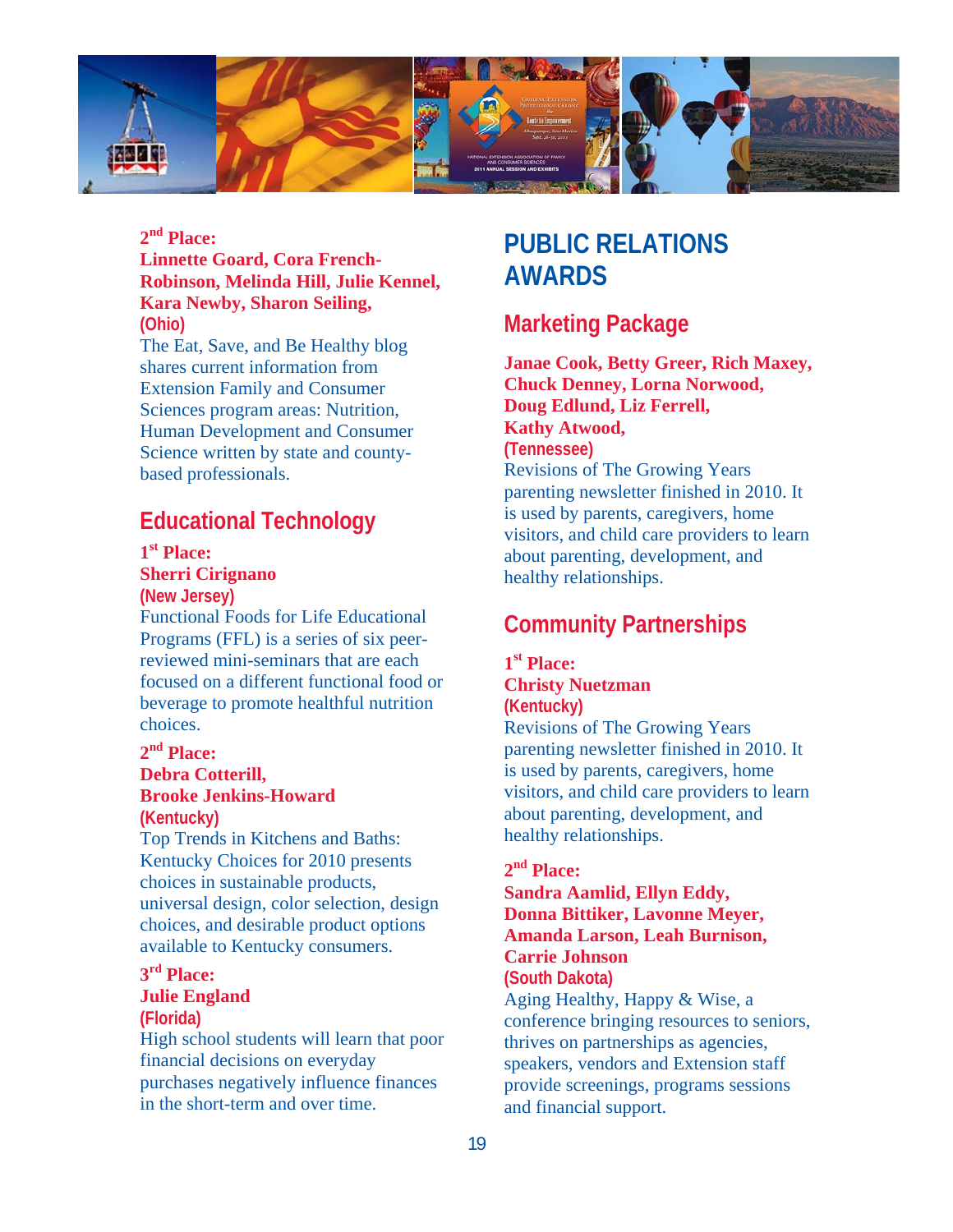

## **CENTRAL REGION FINALISTS**

## **PROFESSIONAL DEVELOPMEN T AWARDS**

## **Florence Hall Award**

## **1st Place:**

**Rosemary Heins, Shirley Anderson-Porisch, Susan Hooper, Cindy Petersen, Jean Bauer (Minnesota)**  Dollar Works 2 assists helping professionals teach financial capability skills. The comprehensive curriculum, tested through an impact evaluation, uses action pages to guide learning in building money management skills.

## **NEAFCS Past Presidents' New Professional Award**

### **Carrie Johnson**

**(South Dakota)** 

Carrie Johnson has been employed with South Dakota Extension since January 2009. She has provided programming in her county as well as work on issues facing all SD families.

## **Extension Educator of the Year Award**

## **Ellyn Eddy**

**(Douth Dakota)** 

Programming efforts are concentrated in the areas of food safety, child care, Medicare Part D, and nutrition. Ellyn has given leadership to FNP, her field education unit, and local affiliate.

## **PROGRAM AWARDS**

## **Dean Don Felker Financial Management Award**

**1st Place: Rebecca Hagen Jokela, Sara Croymans, Jan Gilman, Lori Hendrickson (Minnesota)** 

Twelve statewide workshops provided information: New legislation, decision making, multiple intelligences, teaching and learning styles. Investigation of teaching methods to support learner needs and application to NEFE HSFPP curriculum.

### $2<sup>nd</sup>$  Place: **Linda Beech (Kansas)**

Linda Beech, Finney County, Kansas, created "Extension Money Matters" monthly e-messages to provide timely financial education to "hard-to-reach" audiences in a personal direct e-mail format.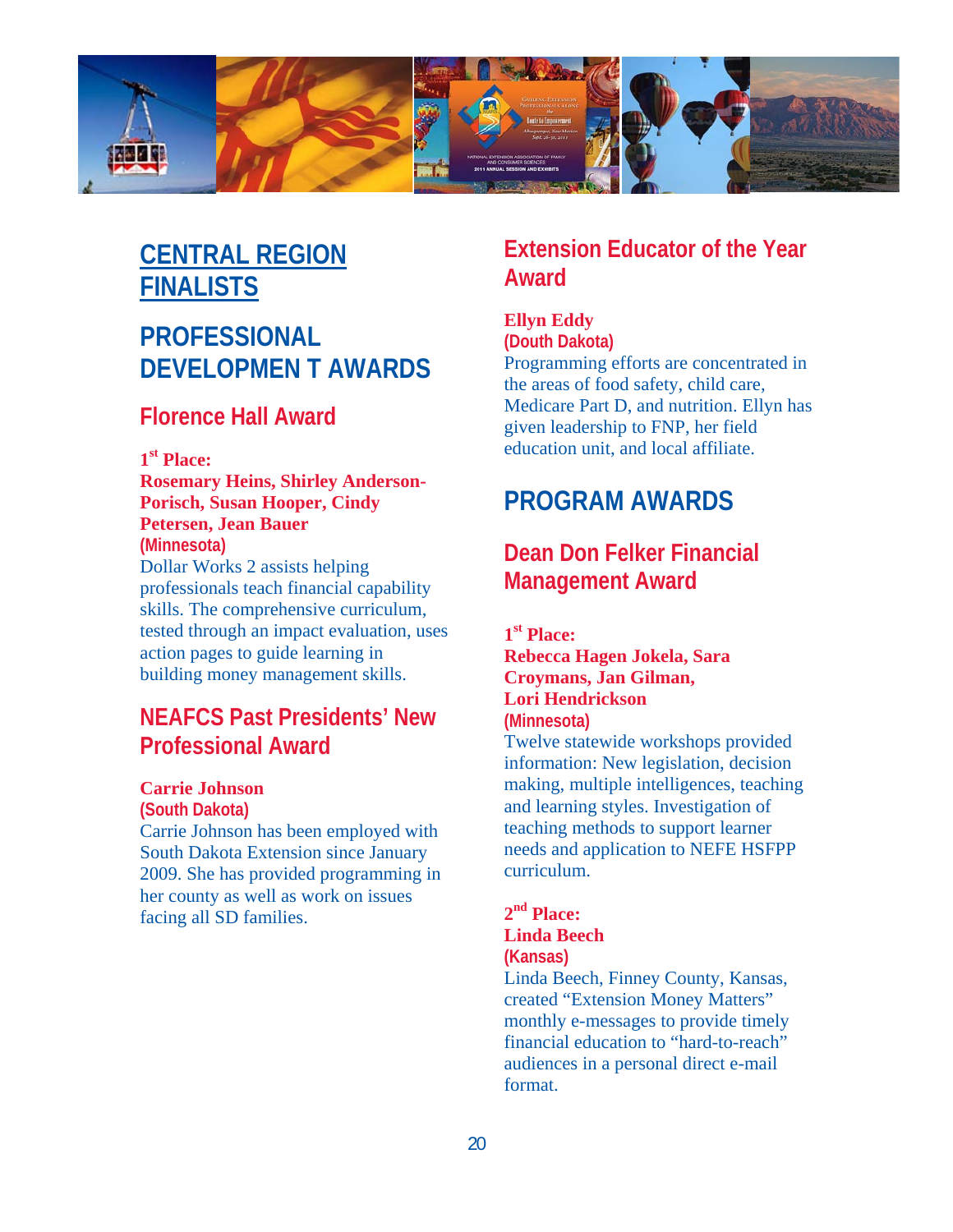

## **Food Safety Award**

**Vickie Hadley, Cindy Barnett, Inger Friend, Janeen Longfellow, Ann Williams, Molly Hoag, Gayle Stuhrberg, Karen Hinshaw, Mary Ann Lienhart-Cross (Indiana)** 

Preserving Nature's Bounty program provides individuals with safe home food preservation techniques for freezing, canning, and drying foods. Individuals comment it gives them the confidence to preserve their own food.

## **ACI Clean Homes…Safe and Healthy Families, Program Award of Excellence**

**1st Place: Linda Beech (Kansas)**  Linda Beech, Finney County, KS, presented 6 sessions of "Home Care for New Kansans" for 74 Burmese, Somali and Spanish speakers and "A Home of My Own" for college students.

## **COMMUNICATION AWARDS**

## **Newsletters**

**1st Place: Katherine Brandt (Minnesota)** 

The University of Minnesota Extension Food Safety eNews was developed as a means to deliver focused need-to-know

information and resources to food service industry managers in Minnesota.

### **2nd Place: Julie Garden-Robinson (North Dakota)**

The FoodWi\$e monthly newsletter reaches thousands of limited income families in North Dakota with practical information about nutrition, food safety, food preparation, menu planning and food budgeting.

## **3rd Place: Roberta Jenkins**

**(Missouri)**  Geared to elderly who live independently, Silver Threads reaches 1300 households (2250 adults) in western Missouri. Also distributed through 3 meals sites, doctor offices and online, articles are FACS based.

## **Written Press Releases**

### **1st Place: Brenda Langerud (North Dakota)**

I constantly search for unique ways to reach consumers with food safety info. In December, I combined prose and food practices to create a news column with a safety message.

### **2nd Place: Linda Beech (Kansas)**

This column by Linda Beech, Finney County, Kansas, encourages consumers to learn more about the recent legislative changes affecting credit cards and gift cards.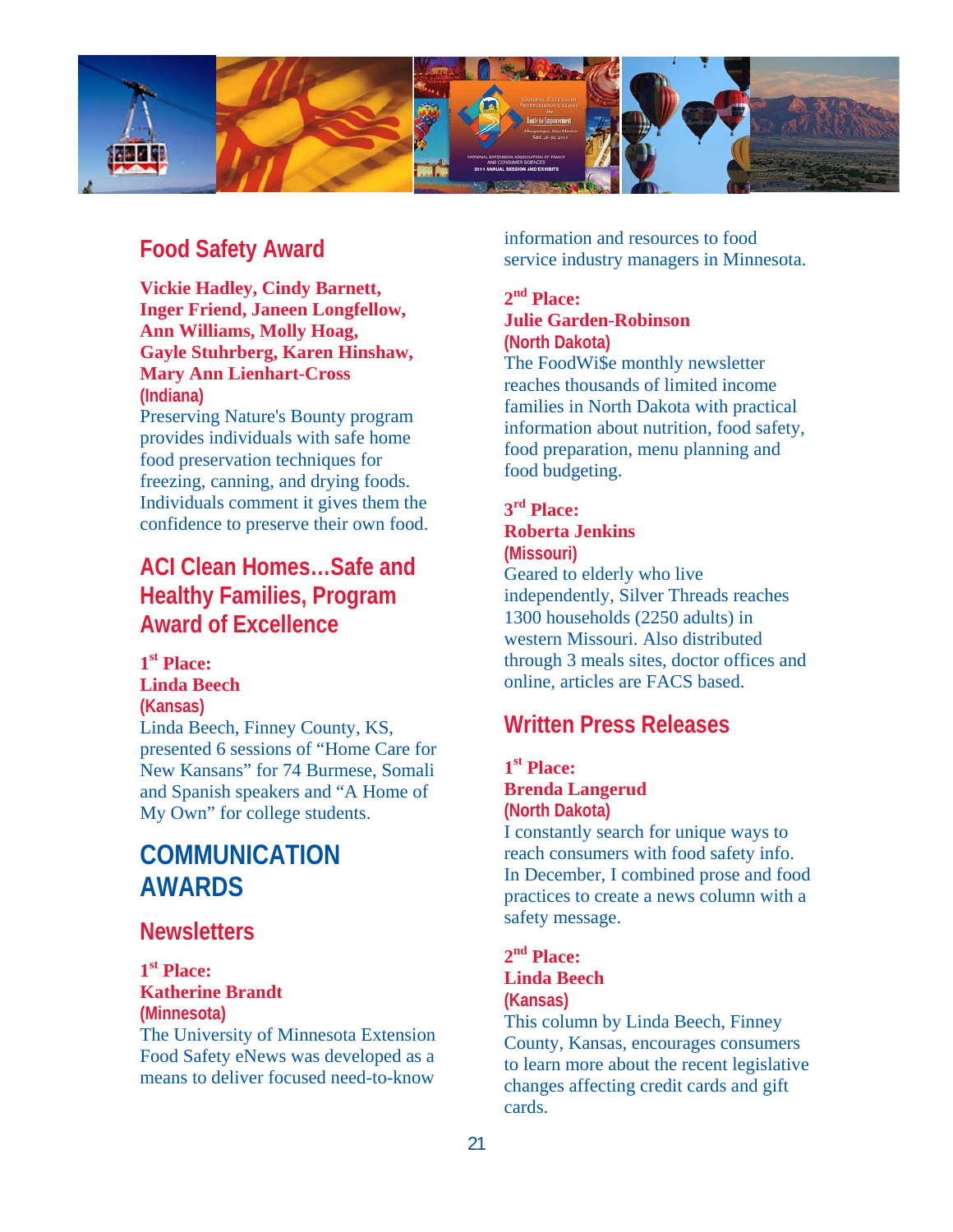

## **3rd Place: Gretchen Hofing (Michigan)**

This release covers packing a nutritious and safe school lunch, including consideration of soyfoods for their nutrition contributions, as well as a touch of newness, uniqueness and fun for lunch.

## **Radio / Podcast**

#### **1st Place: Beth Gaydos, Dave Wilson (Ohio)**

Announcements and research-based information are presented during a midday interview broadcast reaching 100,000 listeners in southeastern Ohio. This interview featured current facts about Vitamin D and its impact on health.

### **2nd Place: Gretchen Hofing (Michigan)**

 This pre-recorded phone interview for Michigan Farm Radio Network is a promotion of the "Soyfoods . . . Soy good for you, Soy easy!" new, free lesson plan for schools.

## **Television**

### **1st Place: Gretchen Hofing (Michigan)**

This segment includes a recipe and promotion of the health benefits of soyfood consumption across different demographics, introducing the school lesson plans as a means of reaching kids.

## **Education Curriculum Package**

## **1st Place:**

**Katherine Shumaker, Linnette Goard, Melinda Hill, Marisa Warrix, Susan Shockey (Ohio)** 

Safe, Simple, Easy to Learn: Home Food Preservation was developed to assist educators in delivering a uniform food preservation program using a standardized curriculum, evaluation instruments and branded marketing materials.

### **2nd Place: Gretchen Hofing (Michigan)**

This soyfoods lesson plan was developed based on needs identified by Michigan teachers. It includes a guide for using the resources, suggested activities and soyfoods health and cooking information.

## **3rd Place:**

## **Sara Van Offelen, Dee Ann Leines, Mary Schroeder (Minnesota)**

The *Go Wild with Fruits & Veggies!*  curriculum is a nutrition education program for elementary grades three to five. Animal characters and interactive activities are used to change behavior.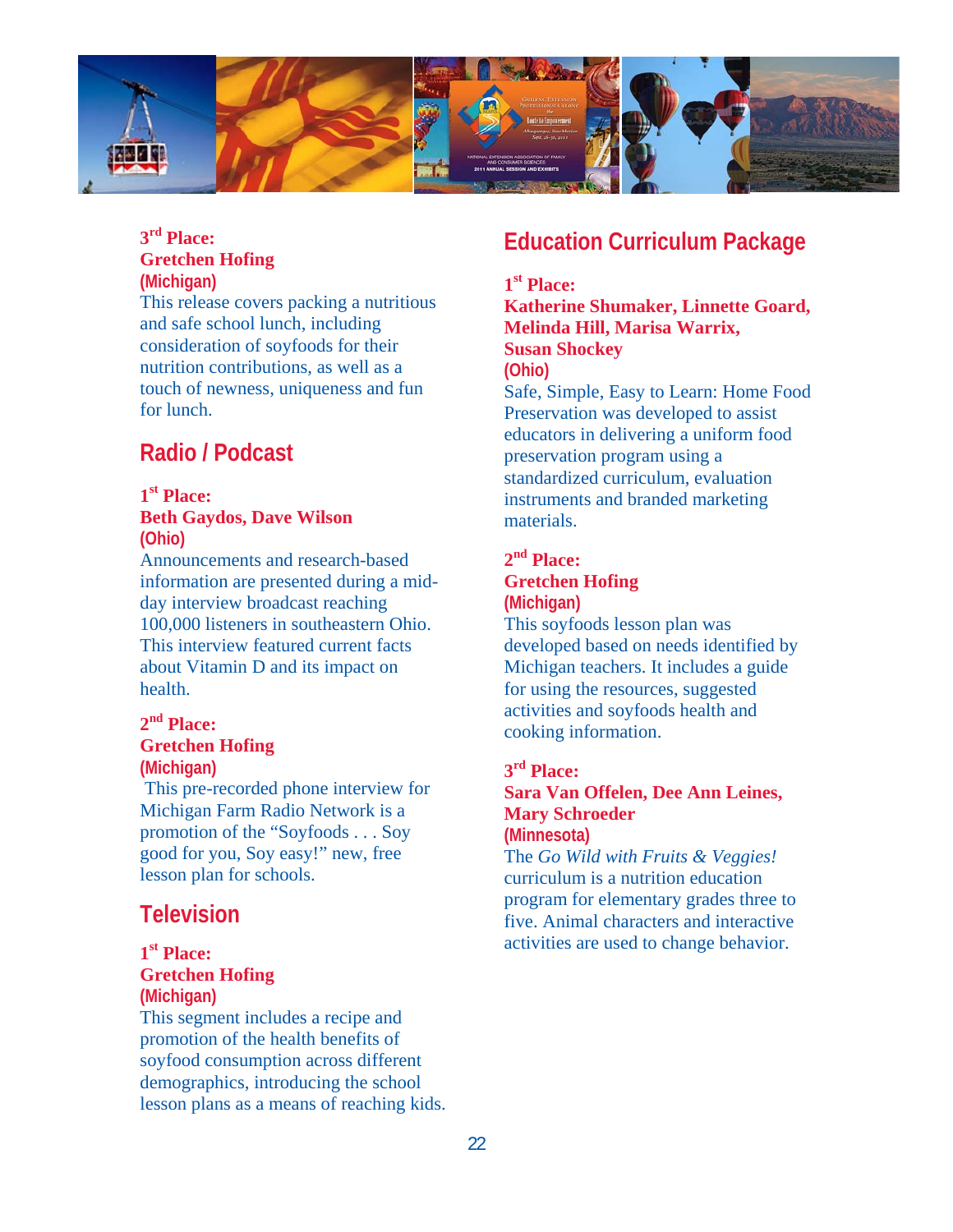

## **Educational Publications**

**1st Place:** 

**Rebecca Hagen Jokela, Lori Hendrickson, Barbara Haynes (Wisconsin) (Minnesota)** 

To teach financial education throughout the life cycle supports building financial capability in learners. This publication was designed to assist educators as they select appropriate financial concepts and teaching strategies.

## **2nd Place: Barbara Ames**

**(Kansas)** 

Older adults can regain functionality, have more energy, and significantly improve their quality of life with a few minutes of gentle physical activity each day. And, it can be fun!

## **3rd Place: Rebecca Travnichek**

**(Missouri)** 

Dr. Rebecca J. Travnichek designed an educational resource on home foreclosure entitled "Losing the American Dream" for the Home Ownership Made Easier Program.

## **Internet Education Technology**

## **1st Place:**

**Linnette Goard, Cora French-Robinson, Melinda Hill, Julie Kennel, Kara Newby, Sharon Seiling, (Ohio)** 

The Eat, Save, and Be Healthy blog shares current information from Extension Family and Consumer Sciences program areas: Nutrition,

Human Development and Consumer Science written by state and countybased professionals.

## **PUBLIC RELATIONS AWARDS**

## **Marketing Package**

## **Julie Garden-Robinson, Kimberly Beauchamp (North Dakota)**

Folic Acid Now, a multifaceted marketing and educational campaign, increased awareness and knowledge and was linked to self-reported positive behavior changes among women of childbearing age.

## **Community Partnerships**

## **1st Place:**

**Sandra Aamlid, Ellyn Eddy, Donna Bittiker, Lavonne Meyer, Amanda Larson, Leah Burnison, Carrie Johnson (South Dakota)**  Aging Healthy, Happy & Wise, a conference bringing resources to seniors, thrives on partnerships as agencies, speakers, vendors and Extension staff provide screenings, programs sessions and financial support.

### **2nd Place: Joan LeFebvre (Wisconsin)**

The Family Services Network of Forest County hosts a Community Baby Shower for expectant and new parents. The goal is to connect parents to both formal and informal social support.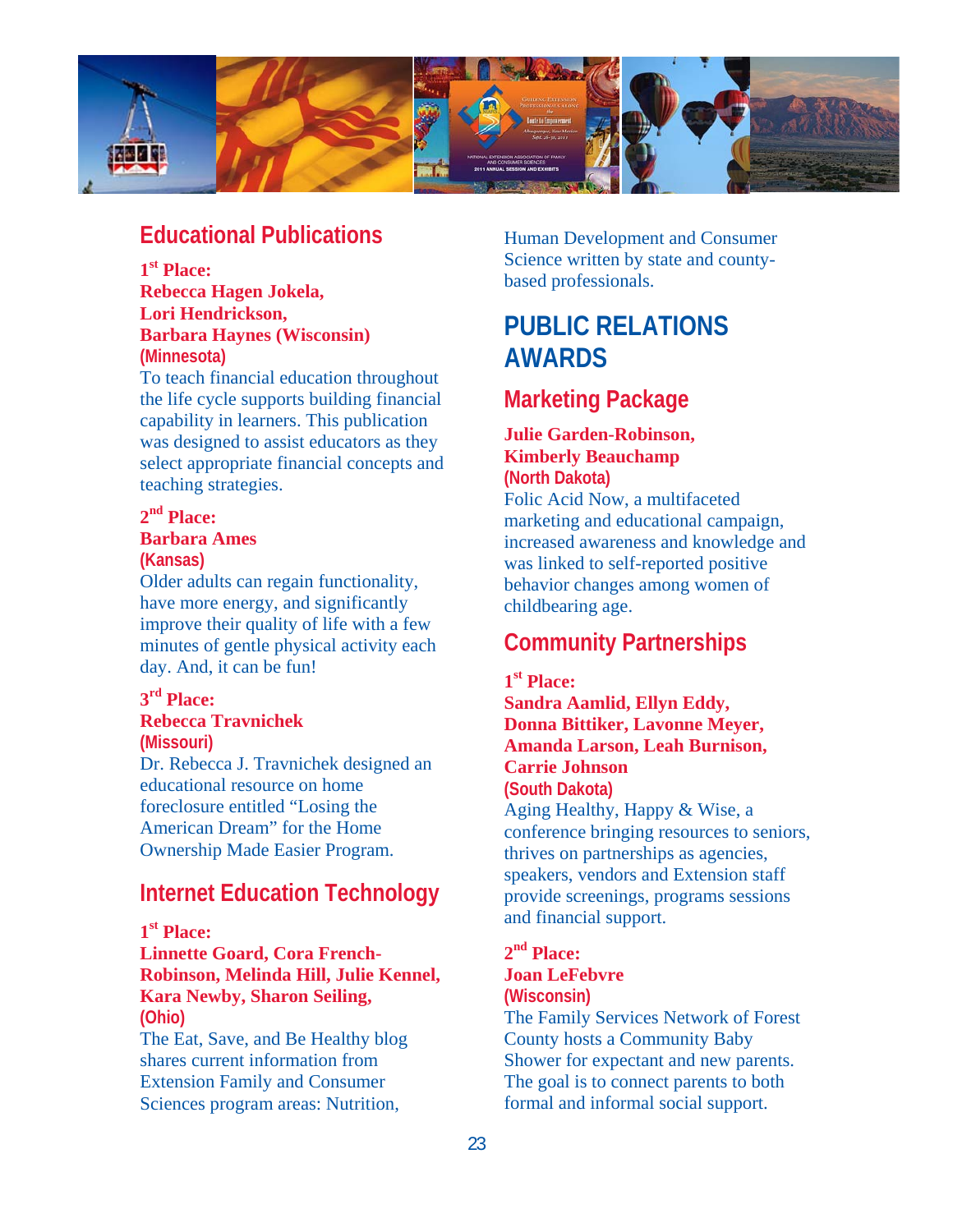

## **EASTERN REGION FINALISTS**

## **PROGRAM AWARDS**

## **Dean Don Felker Financial Management Award**

## **1st Place:**

#### **Barbara O'Neill (New Jersey)**

Financial Education Boot Camp program a rigorous grant-funded personal finance training program for teachers/youth educators covering subject matter content and interactive learning activities. Program formats are available in different lengths.

## **2nd Place:**

#### **Ann Gifford, Barbara Henza (New York)**

The Cornell Cooperative Extension/EmPower New York<sup>SM</sup> Financial and Energy Education Curriculum consists of three two-hour workshops providing money management and energy efficiency strategies targeting limited resource households.

## **Healthy Lifestyles Education Grant**

### **1st Place: Joanne Kinsey (New Jersey)**  Sustainable Me! created as a means of engaging middle and high school students in an interactive school-based

event, focuses on sustainable health, sustainable relationships, sustainable finances, and sustainable environment.

## **Program Excellence Through Research Award**

## **1st Place:**

**Mary Alice Gettings, Jill Cox, Fran Alloway, Karen Bracey, Dori Campbell, Rayna Cooper, Marilyn Corbin, Mary Ehret, Kathi French, Cathy Guffey, Debra Gregory, Lynn James, Cindy Javor, Vicki Lewis, Sharon McDonald, Dawn Olson, Janice Ronan, Mandel Smith, Janice Stoudnour, Karen Thomas, Laurie Weinreb-Welch, Carolyn Wissenbach, Rick Kralj, Nancy Yergin (Pennsylvania)**  Through inclusion of at-risk family members in a successful communitybased diabetes education program, early detection and education improved risk factors significantly for those at high risk for developing diabetes.

## **Early Childhood Childcare Training Award**

## **1st Place: Kathleen Splane (Delaware)**

Using a unique on-line format, Healthy Habits, Healthy Start, teaches childcare providers in Delaware about the importance of Healthy Eating and Physical Activity for the children in their care.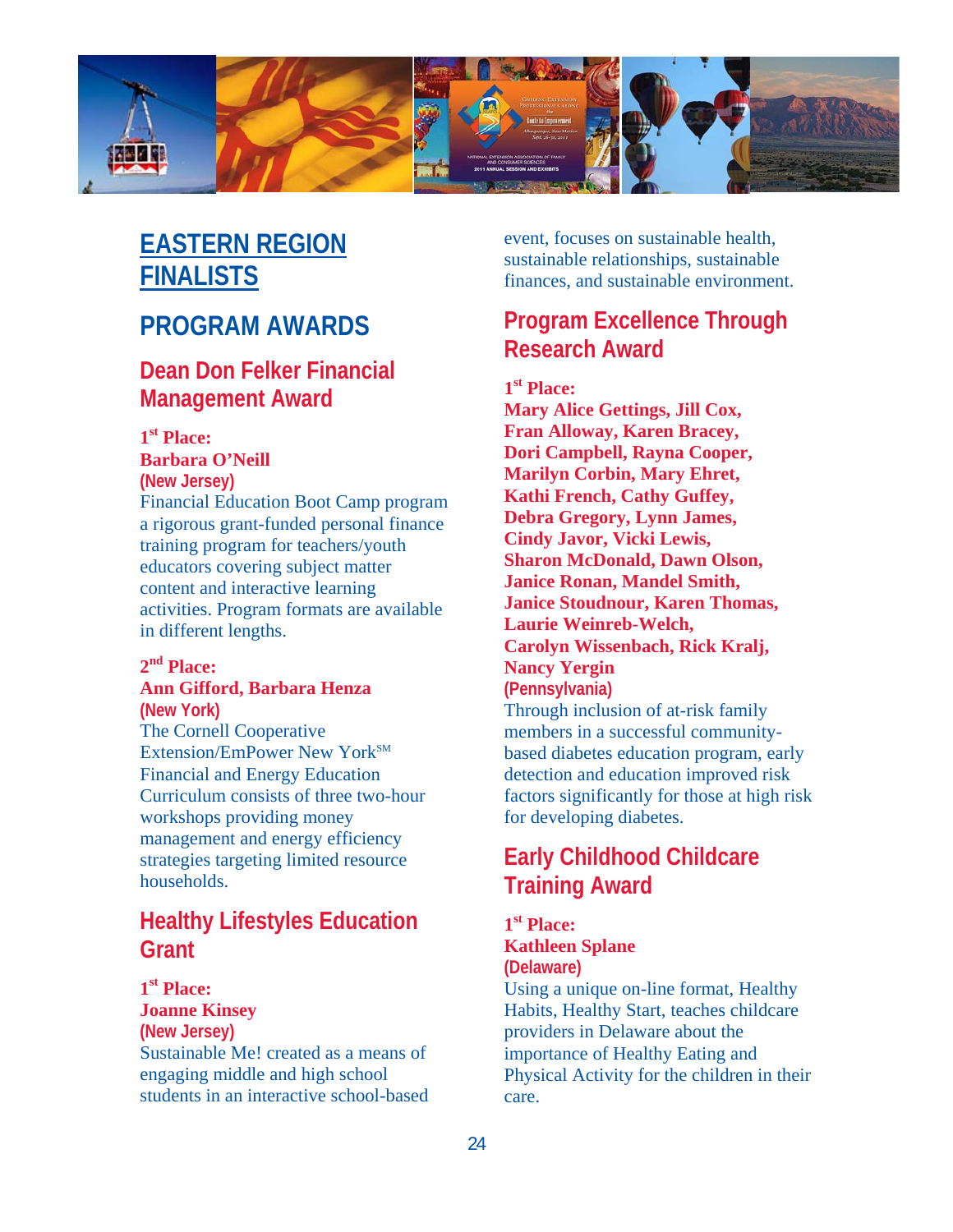

## **Environmental Education Award**

**1st Place: Linda Law-Saunders (New York)**  Test Your Homes... Protect Your Family From Radon provides county residents with education and testing information.

## **COMMUNICATION AWARDS**

## **Newsletters**

**1st Place:** 

**Leslie Forstadt, Tracey Nelson, Nannette Marcinkowski, Cindy Eves-Thomas, Kyle McKaskill, Laura Latinski** 

### **(Maine)**

Revisions of The Growing Years parenting newsletter finished in 2010. It is used by parents, caregivers, home visitors, and child care providers to learn about parenting, development, and healthy relationships.

## **2nd Place:**

## **Karen Ensle, Sandra Grenci, Kathleen Morgan**

**(New Jersey)**  Visions, an award-winning, state-wide peer-reviewed Family & Community Health Sciences (FCHS) Department newsletter from Rutgers Cooperative

Extension, New Brunswick, N.J. is published three to four times each year. **3rd Place: Maria Pippidis, Margo McDonough, Sandy Peralta (Delaware)** 

Two Cent Tips for Delaware is a monthly emailed newsletter that focuses on building consumer and financial management decision making skills for Delaware citizens.

## **Written Press Releases**

**1st Place: Barbara O'Neill (New Jersey)**  Dr. O'Neill writes health finance

columns every four weeks in the New Jersey Sunday Herald. This column describes two Small Steps to Health and Wealth<sup>™</sup> behavior change strategies.

### **2nd Place: Robin Kuleck (Pennsylvania)**

67% of eligible Pennsylvania families failed to claim this tax credit prompting this press release which ran in print media statewide including the front page of *PSU The Daily Collegian*.

### **3rd Place: Dianne Lamb (Vermont)**

Farmers' markets provide opportunities to purchase fresh, quality local food at a competitive price. Fill your shopping bags with colorful, nutritious produce that's good for you and the local economy!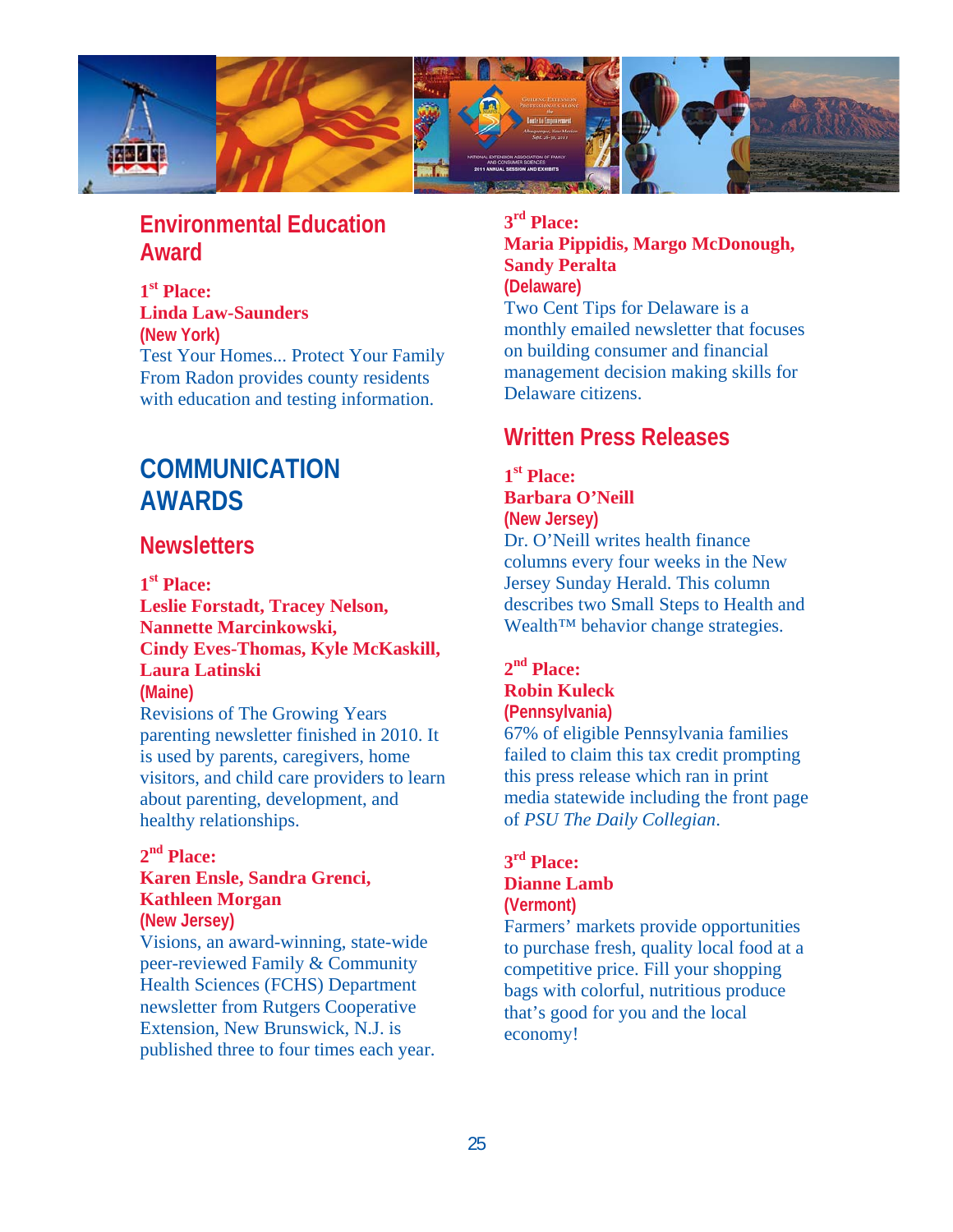

## **Television**

## **1st Place: Karen Schneider, Becky Gollin, Keith Silva, Will Mikell, Dale Steen, Sally Cleveland**

**(Vermont)** 

Mettawee Community School students explain how germs can travel-and be stopped in their tracks!-after visiting Germ City. The handicap accessible exhibit provided great experiential learning for children and teachers alike!

## **2nd Place:**

#### **Leslie Forstadt, Aileen Fortune, Jennifer O'Leary (Maine)**

This 3 minute video was created for Extension's YouTube site. It was featured on the University site during the 2010 holiday gift-giving season. A PSA of sorts, on the web.

## **Education Curriculum Package**

**1st Place:** 

**Suzann Knight, Marilyn Sullivan, Ann Hamilton, Karen Blass, Nancy Bradford-Sisson, Katherine Fredette (New Hampshire)**  Managing Money Wisely - A four session program applying effective habits of successful money managers to personal financial education for those involved with the correctional system.

## **2nd Place: Sherri Cirignano (New Jersey)**

Functional Foods for Life Educational Programs (FFL) is a series of six peerreviewed mini-seminars that are each focused on a different functional food or beverage to promote healthful nutrition choices.

## **Educational Publications**

#### **1st Place: Sherri Cirignano (New Jersey)**

Grilling With Care, a peer-reviewed fact sheet, assists in educating adults about food safety issues while grilling and about the importance of choosing and preparing protein foods at high temperatures.

## **2nd Place:**

## **Jan Scholl, Rick Kralj, Brianne Jankowski, Roanna Fuller (Pennsylvania)**

Make it with Mixes is a 4-H foods and nutrition project for youth. Unlike other foods projects, youth compare nutrition labels and master food preparation skills using mixes.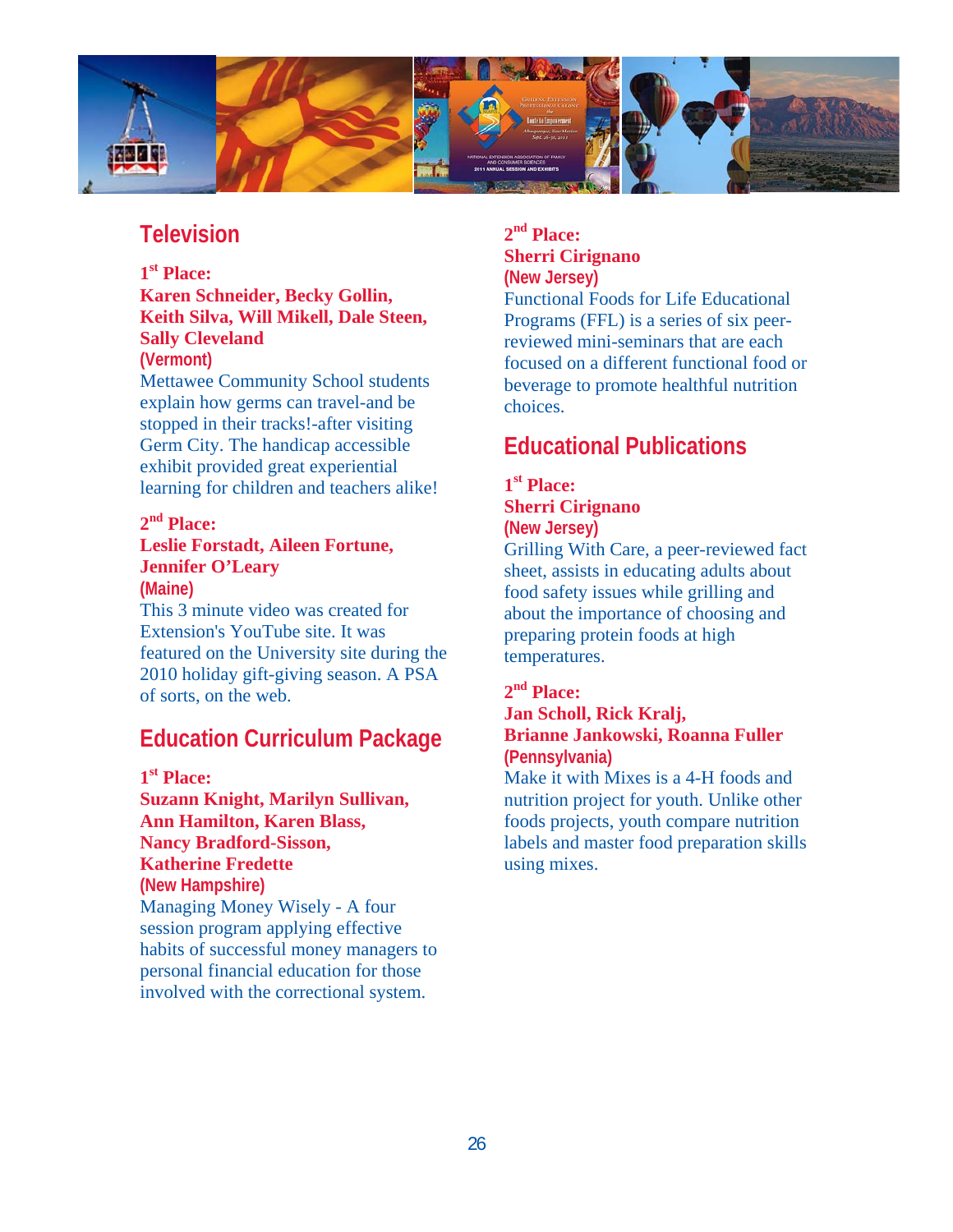

## **Internet Education Technology**

## **1st Place:**

**Denyse Variano, Suzan Sussmann, Dana Variano, Alan Smith, Nancy Karp, Karan Vanderley (New York)** 

Let's Talk About is an innovative web education program containing free downloadable videos, power points and written resources designed to promote conversation between adults and preteen/teen children about sensitive topics.

## **Educational Technology**

**1st Place: Sherri Cirignano (New Jersey)** 

Functional Foods for Life Educational Programs (FFL) is a series of six peerreviewed mini-seminars that are each focused on a different functional food or beverage to promote healthful nutrition choices.

## **PUBLIC RELATIONS AWARDS**

## **Community Partnerships**

## **1st Place:**

**Joanne Kinsey** 

**(New Jersey)**  The Healthy Teen Expo collaborates with sixteen community partners in an event designed to reach middle school students and enhance their knowledge of healthy lifestyle and physical activity.

## **SOUTHERN REGION FINALISTS**

## **Greenwood Fellowship 1st Place: Ruth Brock (Alabama)**

Ruth's dissertation compares students' scores on a financial literacy pre-posttest. Those who have a traditional lesson are compared with those who experience a simulation activity when learning financial literacy.

## **PROGRAM AWARDS**

## **Dean Don Felker Financial Management Award**

## **1st Place:**

**Laura Royer, Michael Gutter, Deisha Rodriguez, Johanna Gomez-Gonzalez, Selena Garrison (Florida)** 

Today's consumers face increased personal financial challenges. The program goal is for consumers to take control of their financial life through group education and individual followup with a money mentor.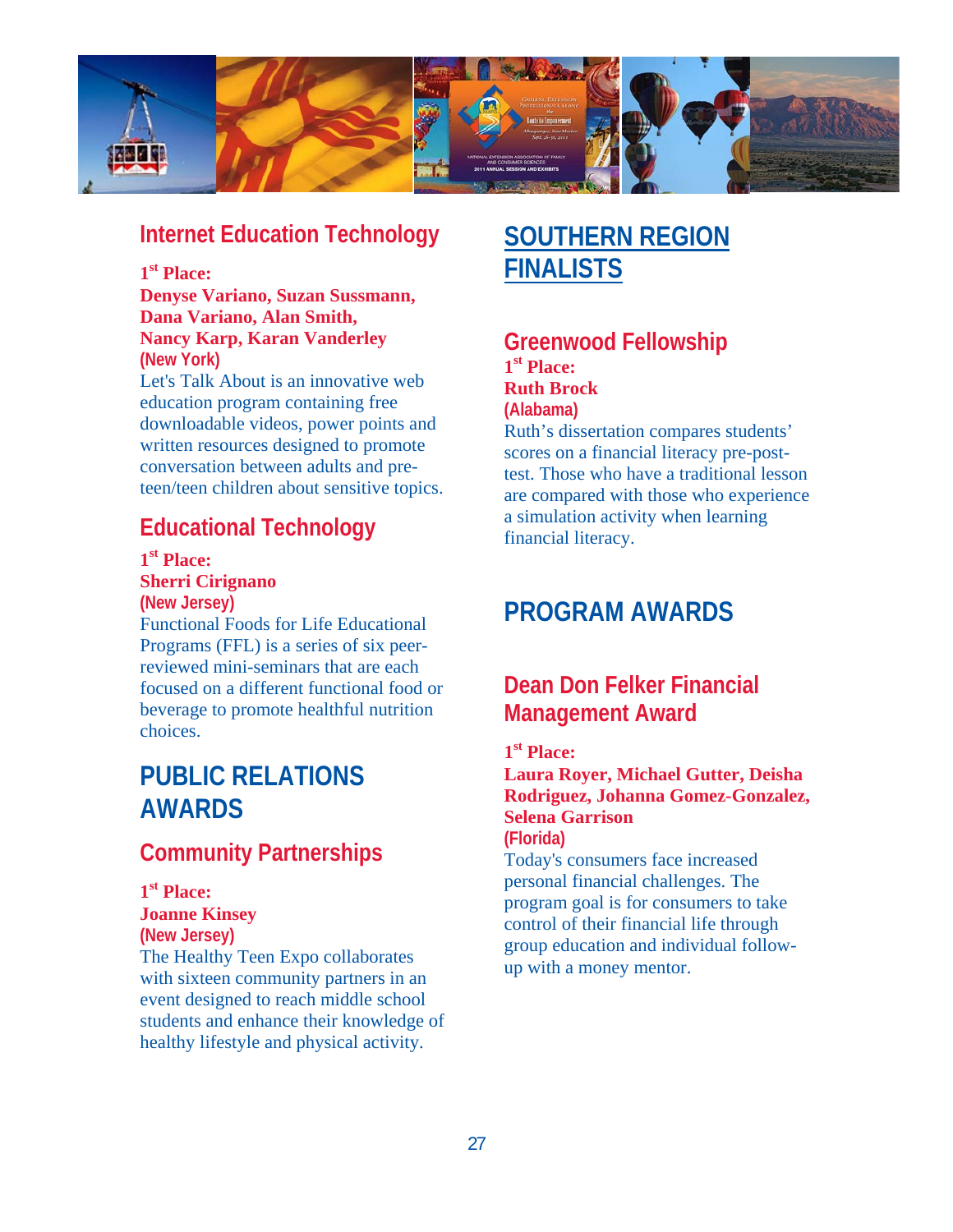

## **2nd Place:**

**Christa Campbell, Andrea Scarrow, Michael Rupured, Pamela Turner, Joan Koonce, Kathy Floyd, Susan Culpepper, Katie Barnes, Kisha Faulk** 

**(Georgia)** 

Lay-offs, business failures, and a national unemployment rate of nearly 10% encouraged a team of county agents and state specialists from Georgia Extension to develop When Your Income Drops.

## **Mary W. Wells Memorial Diversity Award**

## **1st Place:**

## **Bobbie Shaffett, Rachel Welborn, Susan Cosgrove, Karen Benson, Patty Swearingen, Josephine Tate (Mississippi)**

Extension educators led diverse community members in two counties to work together to Turn the Tide on Poverty in Mississippi and make their communities more vibrant through action teams.

## **Healthy Lifestyles Education Grant**

## **1st Place:**

**Susan Brittain (Arkansas)**  The purpose of the proposed plan Diabetes Nutrition Community Outreach Program is designed to reach factory workers at their job by promoting diabetes awareness in Grant County.

## **Program Excellence Through Research Award**

**1st Place: Christopher Sneed, Dena K. Wise, Ann A. Berry, Jane A. Gault (Tennessee)** 

Survey of ministers and lay leaders from religious organizations revealed a need for financial education. A three-series workshop equipping faith leaders with basic financial education was developed, implemented, and evaluated.

## **Early Childhood Childcare Training Award**

**1st Place:** 

**Stephanie Toelle, Monica L. Brinkley, Heidi Liss Radunovich, Deborah Humphries, Maisielin Ross, Diann Douglas, Heidi Copeland (Florida)** 

Due to the increased rates of autism spectrum disorders among young children, University of Florida Extension developed training to help caregivers recognize the symptoms and provide appropriate care.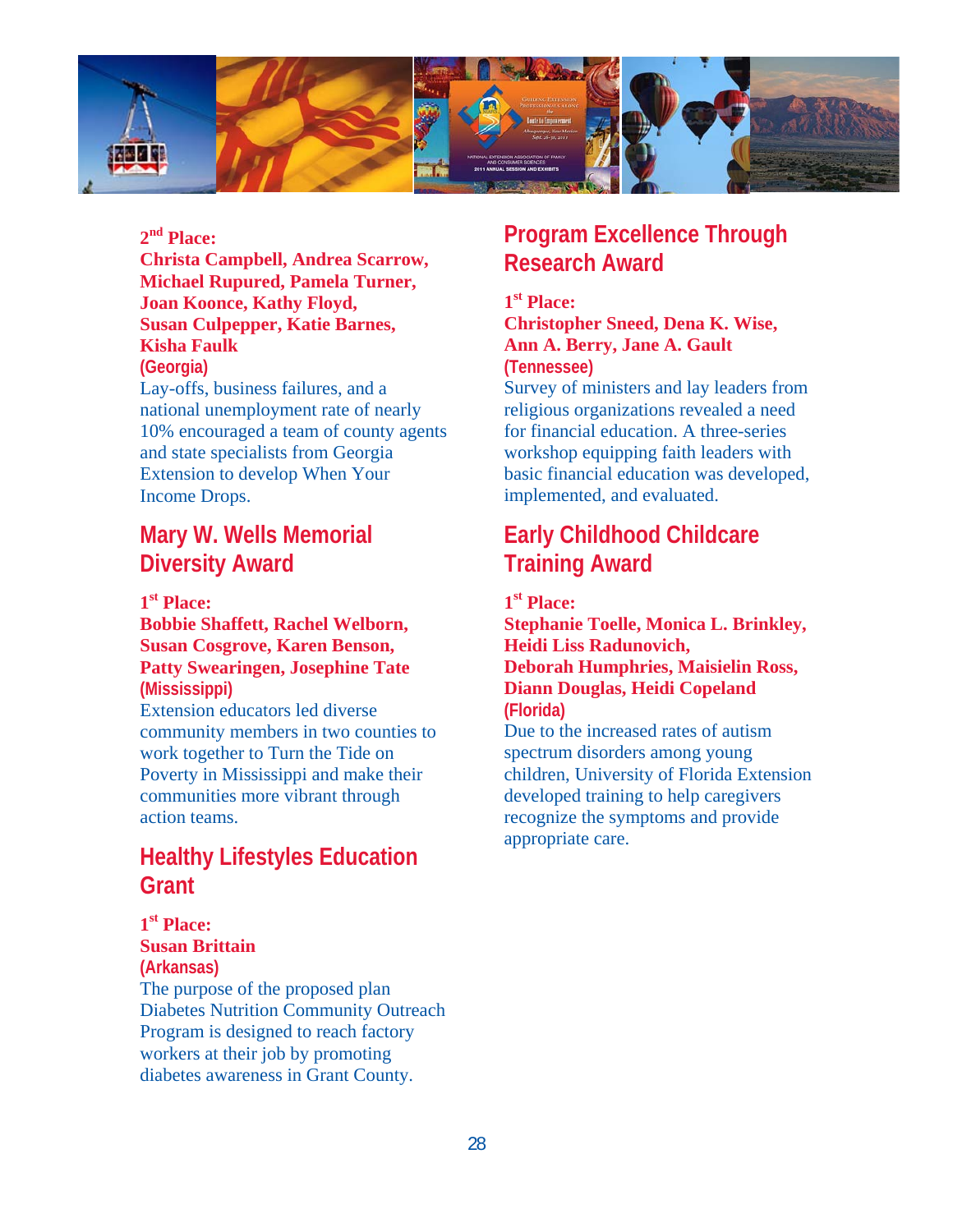

## **Environmental Education Award**

### **1st Place:**

#### **Becky Chenhall, Ginger Bennett, Ines Beltran, Edda Cotto-Rivera, Christa Campbell, Pamela Turner (Georgia)**

The University of Georgia's Radon Education Program has distributed nearly 30,000 test kits to Georgia residents. Our objective is to prevent radon-induced lung cancer by education, testing and radon reduction.

## **Extension Housing Outreach Award**

## **Sondra Ganus Apple**

**(Tennessee)** 

There are many environmental factors that create health problems in the homes of the aging. The Healthy Homes Tent was an educational tool created to address these issues.

#### **Donna Fryman**

#### **(Kentucky)**

Prevention is necessary when dealing with pests in the home. This program focused on keeping houses clean and taking precautions of bringing pests into houses.

### **Elizabeth Gorimani, Sonji West (Florida)**

The Home Rehabilitation program is targeted at Gadsden county families with homes that need repair. Program is funded in partnership with the community development office through community development block grants.

## **Food Safety Award**

## **1st Place:**

**Judy Harrison, Ramona Adams, Sonia Leverett, Shanda Ashley, Sylvia Davis, Carrie Hall, Kisha Faulk, Alva Heidel, Jeri Gilleland, Lisa Jordan, Wanda DeLyons, Carmen Martinez, Dana Lynch, Abbie Bunn, Zona Medley, Melinda Miller, Tammie Glasscock, Lynn Hall, Jan Baggarly, April Sorrow, William Reeves, Max Harrell** 

**(Georgia)** 

Wash Your Paws, Georgia! Handwashing Education Initiative teaches future Georgia Bulldawgs and other youth audiences proper handwashing technique and when to wash hands to prevent foodborne illnesses and infectious diseases.

## **ACI Clean Homes…Safe and Healthy Families, Program Award of Excellence**

### **1st Place: Laura Wilson (Kentucky)**

Helping Lyon County Families Be Healthier, a series of programs and activities, promoted hand hygiene, home cleaning and food safety. A total of 2752 youth and adults were impacted.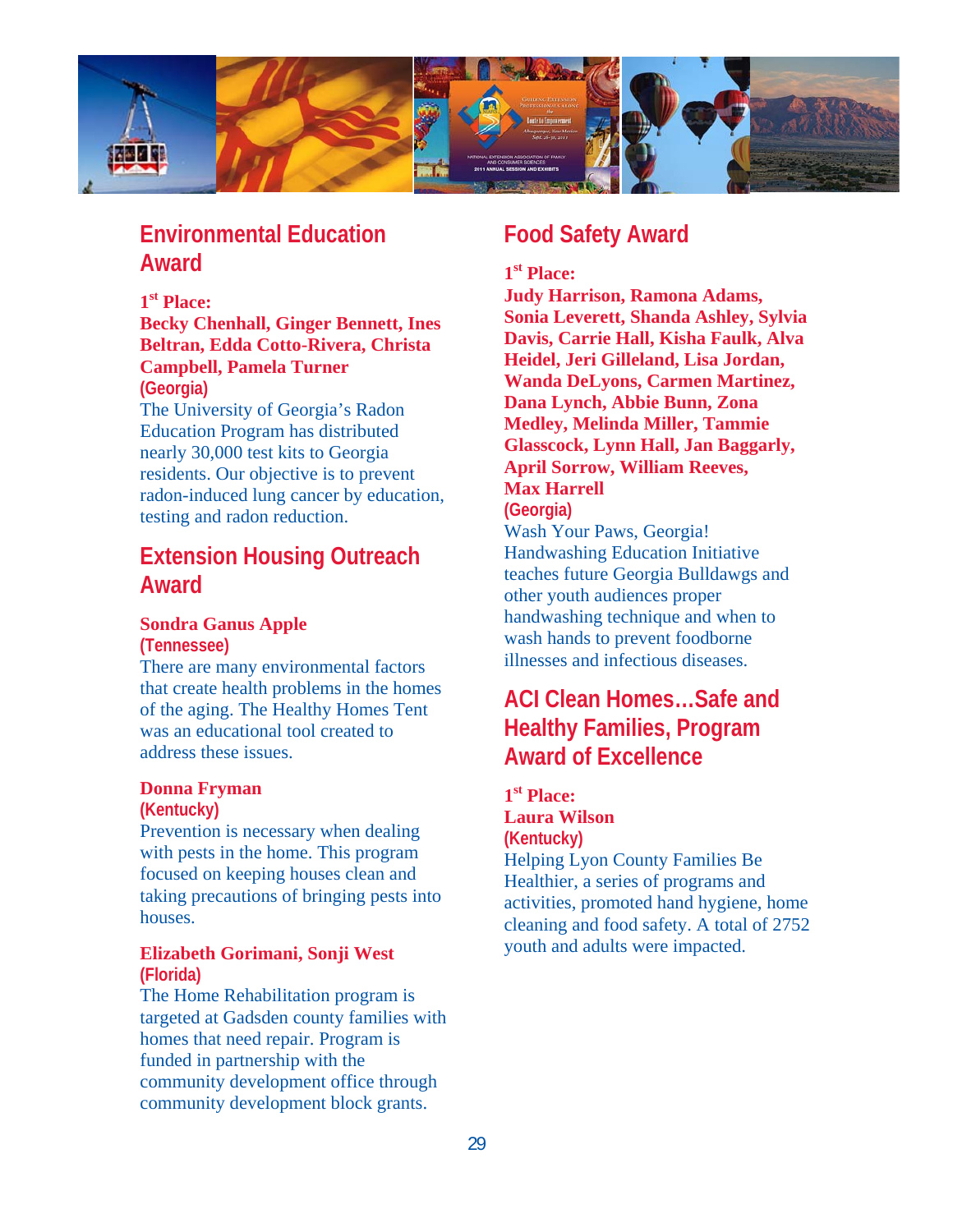

## **COMMUNICATION AWARDS**

## **Newsletters**

## **1st Place:**

**3rd Place:** 

**Judith Corbus, Pamela Allen, Howard Beck, Monica Brinkley, Heidi Copeland, Elaine Courtney, Elizabeth Gorimani, Angela Hinkle, Dorothy Lee, William Mahan, Betty Miller, Marjorie Moore, Jo Shuford-Law, Shelley Swenson, Melanie Taylor, Stephen Theberge, Pete Vergot, Kendra Zamojski (Florida)** 

Northwest District UF/IFAS Agents developed a quarterly district-wide digital newsletter. The newsletter is posted on county websites. Agents can use PDF files to disseminate the newsletter via email or hardcopy.

## **2nd Place:**

**Connie Crawley, Jan Baggarly, Maria Bowie, Emily Pitts, Stephanie Schupska, Robin Pratt, Lauren Atwell, Angela Leone, Jessica Burge** 

**(Georgia)** 

Participants of Walk Georgia, an on-line fitness program receive this newsletter for 8 weeks via email. Articles focus on nutrition and fitness, agricultural commodities, success stories and a nutritious recipe.

## **3rd Place: Paula Spears (Tennessee)**

Stretching Your Food Dollars is a monthly newsletter for limited resource clientele focusing on money saving tips for food shopping, cheap, and nutritious recipes and food safety.

## **Written Press Releases**

## **1st Place: LaDawn Hale (Kentucky)**

An article was submitted to the newspaper to obtain more volunteers to the Learn to Sew program. As a result, the number of leaders jumped from 9 to 23.

### **2nd Place: Wendi Green (Texas)**

This article, reaching over 3500 readers, addresses the national phenomenon of tailgating and how fans can turn the usual high-fat foods into healthy options.

### **3rd Place: Shelley Swenson (Florida)**

Is bottled water superior? Is it worth the cost? What happens to the bottles after they are emptied at the landfill or when re-cycled?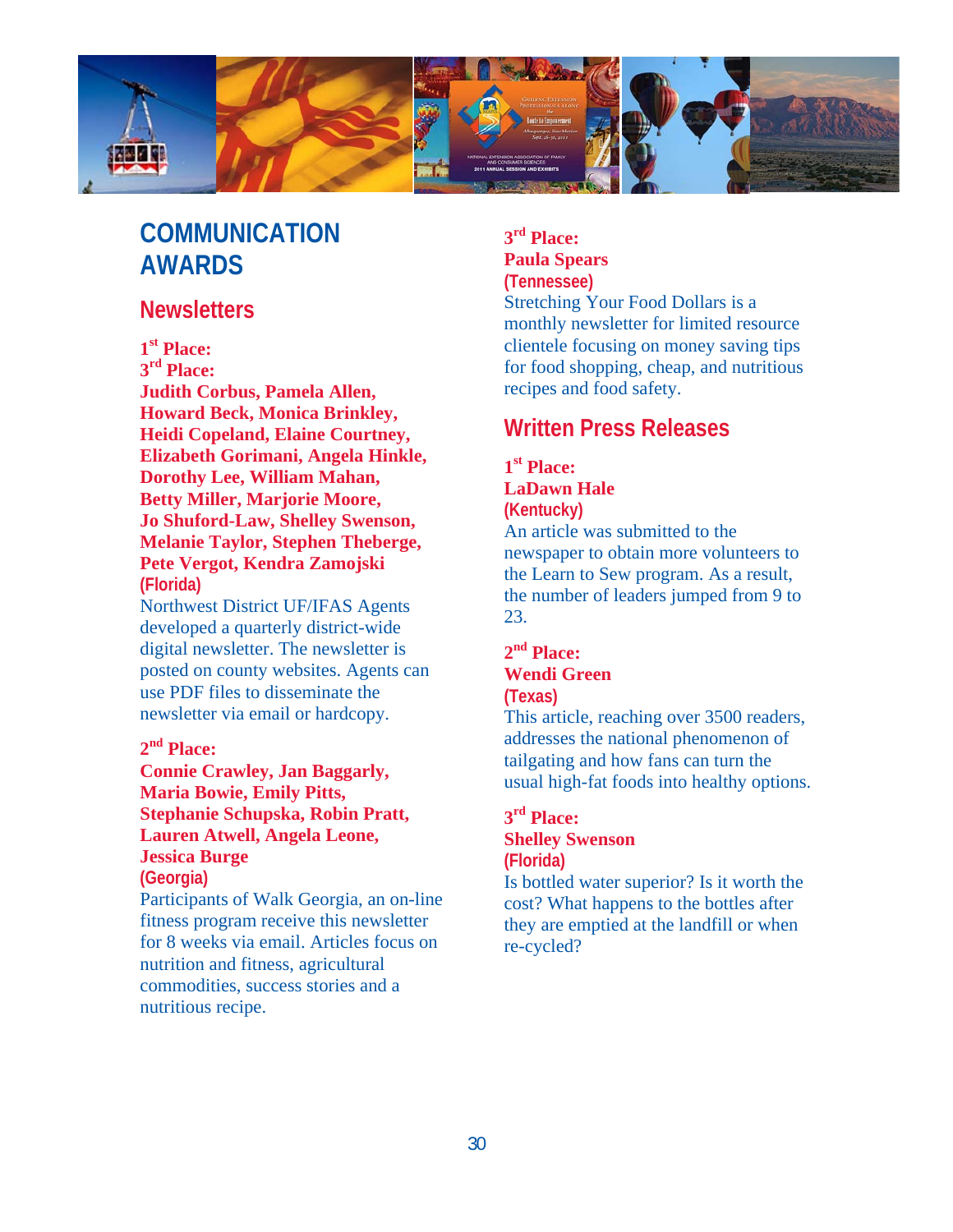

## **Radio / Podcast**

## **1st Place: Crystal Robertson**

**(Tennessee)**  The "Energizing Unicoi County" Public Service Announcements aired on the local radio station to provide listeners with information on energy efficiency and healthy housing concerns.

## **2nd Place:**

#### **Sally McNeill (North Carolina)**

The agent shares safety information about shell eggs, handling raw chicken and proper thawing of turkey in broadcasts of the Union County Cooperative Extension Report aired weekdays on local radio.

## **3rd Place:**

#### **Lisa Murphy (Alabama)**

Consumers need information on operating and maintaining high efficiency appliances to maximize performance and energy conservaton. This program addresses that need in a five county listening audience of 126,000.

## **Television**

### **1st Place: Betsy Tracy (Kentucky)**

This live television appearance featured a recipe demonstration utilizing the apple commodity while publicizing an upcoming physical activity extension event taking place at a local orchard.

## **2nd Place: Casey Campbell (Oklahoma)**

 In an effort to educate a large number of Oklahoma residents on the topic of food safety, Casey participated in a live television interview that aired in July 2010.

## **3rd Place:**

## **Jeannie Leonard**

**(North Carolina)**  Jeannie's Kitchen Tips is a 90-second to 2 minute cooking demonstration presented on Lexcom's local television channel Hometown TV Today with over 11, 764 viewers watching each hour's different presentation.

## **Education Curriculum Package**

## **1st Place: Judy Harrison, Ramona Adams, Sonia Leverett, Shanda Ashley, Sylvia Davis, Carrie Hall, Kisha Faulk, Alva Heidel, Jeri Gilleland, Lisa Jordan, Wanda DeLyons, Carmen Martinez, Dana Lynch, Abbie Bunn, Zona Medley, Melinda Miller, Tammie Glasscock, Lynn Hall, Jan Baggarly, April Sorrow, William Reeves, Max Harrell, (Georgie)**

Wash Your Paws, Georgia! Handwashing Curriculum includes an instructor guide, PowerPoint lesson, posters, magnets, stickers, PSAs and pre- /post-tests to teach youth proper handwashing technique to prevent foodborne and infectious diseases.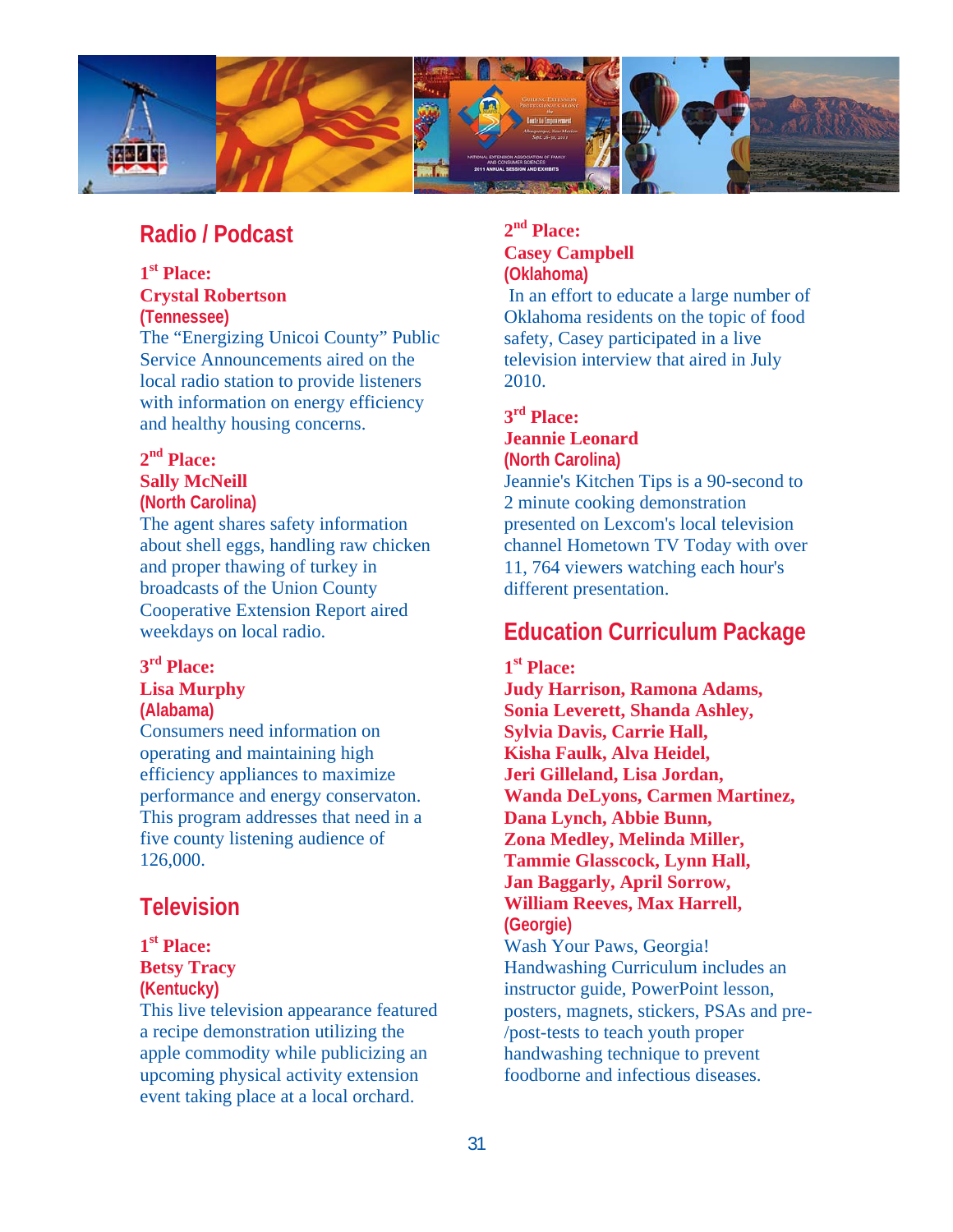

## **2nd Place: Debra Cotterill, Brooke Jenkins-Howard (Kentucky)**

Top Trends in Kitchens and Baths: Kentucky Choices for 2010 presents choices in sustainable products, universal design, color selection, design choices, and desirable product options available to Kentucky consumers.

## **3rd Place:**

## **Laura Smith**

**(Georgia)** 

Criterion – Referenced Competency Tests (CRCT) is the basis by which many states gauge the progress of their education system. This workshop educates parents on this important annual test.

## **Educational Publications**

#### **1st Place:**

### **Lisa Leslie, Elaine Courtney (Florida)**

Many consumers are dealing with unsustainable amounts of financial debt. This publication explains the options that are available, the differences between these options, and provides resources for further information.

### **2nd Place: Brooke Jenkins-Howard,**

## **Debra Cotterill**

**(Kentucky)** 

Top Trends in Kitchens and Baths: Kentucky Choices for 2010 presents choices in sustainable products, universal design, color selection, design choices, and desirable product options available to Kentucky consumers.

## **Educational Technology**

### **1st Place: Debra Cotterill, Brooke Jenkins-Howard (Kentucky)**

Top Trends in Kitchens and Baths: Kentucky Choices for 2010 presents choices in sustainable products, universal design, color selection, design choices, and desirable product options available to Kentucky consumers.

## **2nd Place: Julie England (Florida)**

High school students will learn that poor financial decisions on everyday purchases negatively influence finances in the short-term and over time.

### **3rd Place: Laura Smith (Georgia)**

Proper nutrition and physical activity is paramount to a healthy lifestyle. Older adults require a different set of guidelines for both nutrition and physical activity. This curriculum provides this information.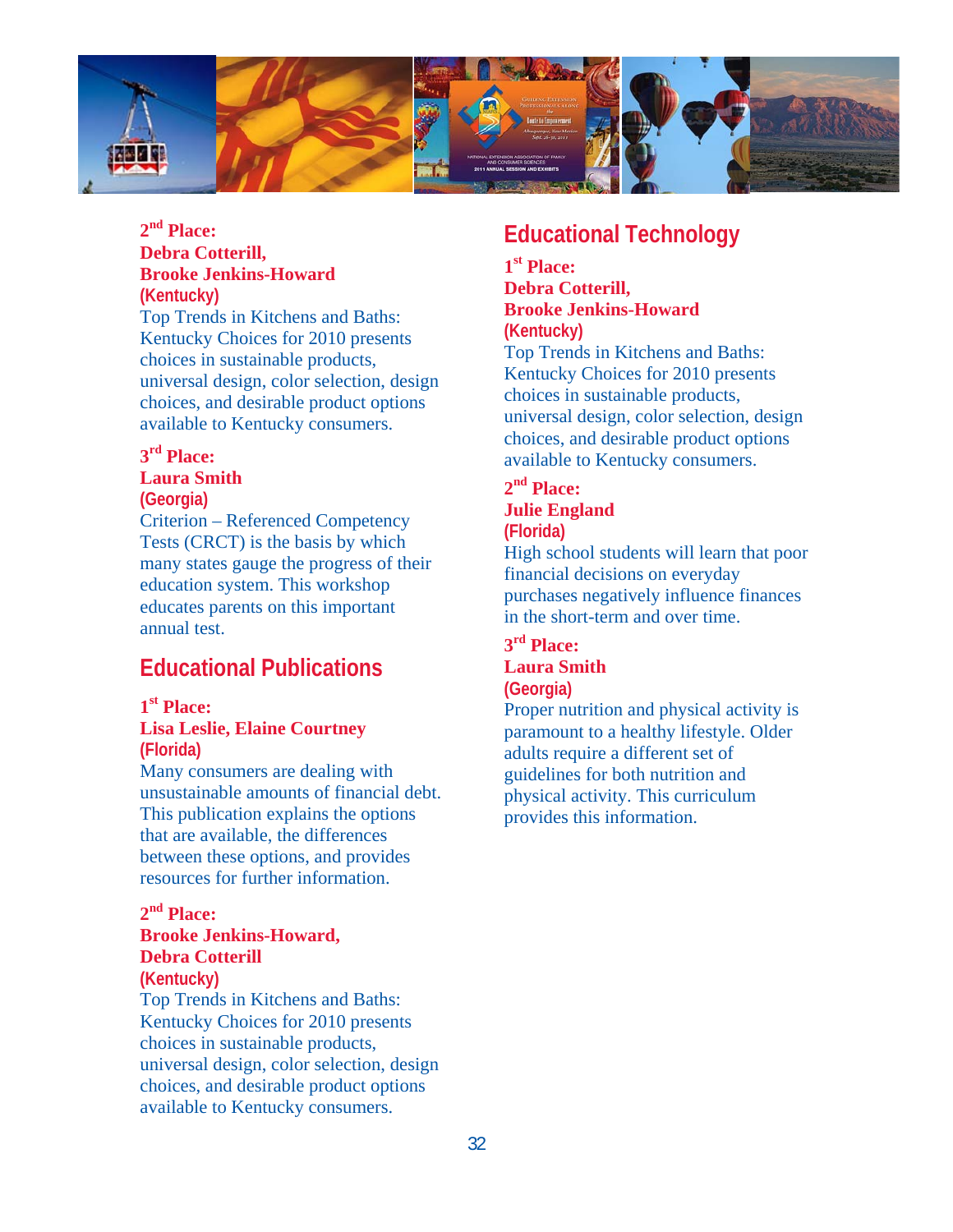

## **PUBLIC RELATIONS AWARDS**

## **Marketing Package**

## **Janae Cook, Betty Greer, Rich Maxey, Chuck Denney, Lorna Norwood, Doug Edlund, Liz Ferrell, Kathy Atwood,**

#### **(Tennessee)**

Revisions of The Growing Years parenting newsletter finished in 2010. It is used by parents, caregivers, home visitors, and child care providers to learn about parenting, development, and healthy relationships.

## **Community Partnerships**

## **1st Place:**

## **Christy Nuetzman**

**(Kentucky)** 

Revisions of The Growing Years parenting newsletter finished in 2010. It is used by parents, caregivers, home visitors, and child care providers to learn about parenting, development, and healthy relationships.

## **2nd Place:**

### **Andrea Scarrow, Joan Koonce, Lori Glenn, Cari Shanklin Colby (Georgia)**

Colquitt County Family and Consumer Sciences worked with community partners to establish the Coalition for Financial Asset Building to increase financial education for consumers and offer Volunteer Income Tax Assistance.

## **WESTERN REGION FINALISTS**

## **PROGRAM AWARDS**

## **Dean Don Felker Financial Management Award**

## **1st Place: Debra Minar Driscoll (Oregon)**

Debra Minar Driscoll collaborated with local agencies and graduate students to expand and enhance the curriculum used for teaching financial literacy to Individual Development Account program participants.

## **2nd Place:**

**Shirley Peterson, Karen Varcoe, Margaret Johns, Myriam Grajales-Hall, Connie Costello, Katie Breyer, Anna Martin, Susan Donohue, Diane Metz, Maria Giovanni (California)**  Making Every Dollar Count is an English/Spanish, lower-literacy curriculum for limited-resource adults- available as an on-line, self-paced, interactive tutorial with voice-overlay and as a printed curriculum designed for interactive learning.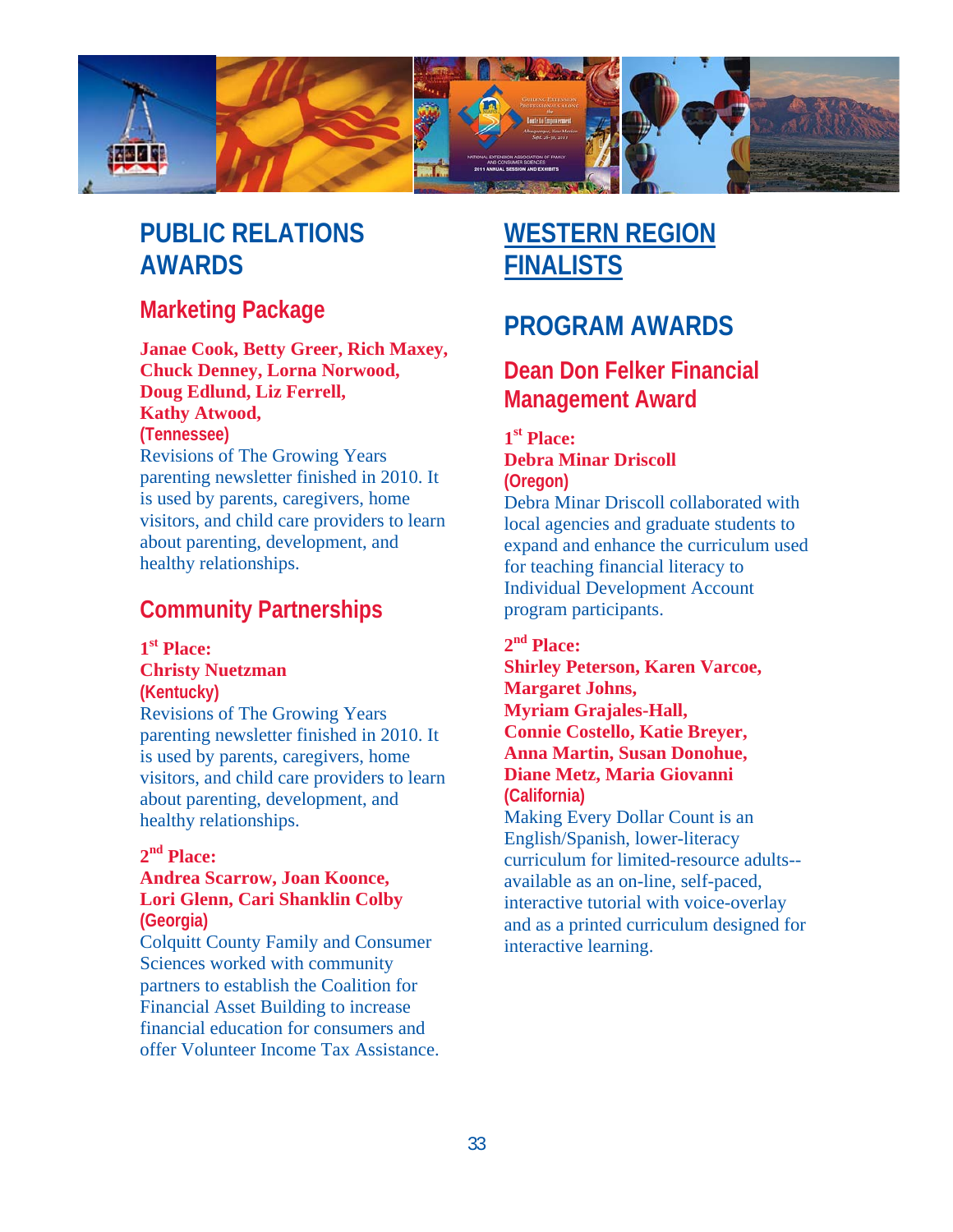

## **Mary W. Wells Memorial Diversity Award**

## **1st Place:**

**Harriet Shaklee, Kathee Tifft, Audrey Liddil, Carol Hampton, Sue Traver, Arlinda Nauman, Brian Luckey, Laura Laumatia (Idaho)** 

## Idaho's Journey for Diversity and Human Rights is a traveling workshop on diversity and inclusiveness. Years after their Journey, alumni continue to seek information and take action on human rights.

## **Program Excellence Through Research Award**

**1st Place:** 

**Carol Turner, Lourdes Olivas, Cindy Davies, Judy O'Loughlin, Barbara Brokaw, Brenda Bishop, Glenda Belcher, Connie Moyers (New Mexico)** Keep Moving Keep Healthy with Diabetes, created by Joslin Research Center in conjunction with USDA, targets adults with or at risk for diabetes encouraging physical activity and goal setting.

## **Environmental Education Award**

## **1st Place:**

**Phyllis Lewis, Caryn Agee, Jarrod Glanz, Robert Crabtree, Lori Schaal, Terry Sutherland, Kimball Croft, Steve Kiracofe, Mike Bryant, Lee Lockhart, LeAnn Baker (Wyoming)** 

With seven completed Reduce, Reuse, Recycling Household Hazardous Waste Collection Days under their belt, this coalition has developed a smoothing running operation used by the 8,289 residents of Washakie County.

## **Extension Housing Outreach Award**

**1st Place:** 

**Laurel Kubin, Karen Massey, Jacque Miller, Glenda Wentworth, Rhonda Follman, Jean Justice, Lois Illick, Gisele Jefferson, Kaye Kasza, Mary Snow, Anne Zander, Sheila Gains, Wendy Rice, Janet Benavente, Cary Weiner** 

**(Colorado)** 

Colorado Extension FCS Agents partner with Energy Outreach Colorado and other agencies to teach low income families and seniors how to save money on utility expenditures.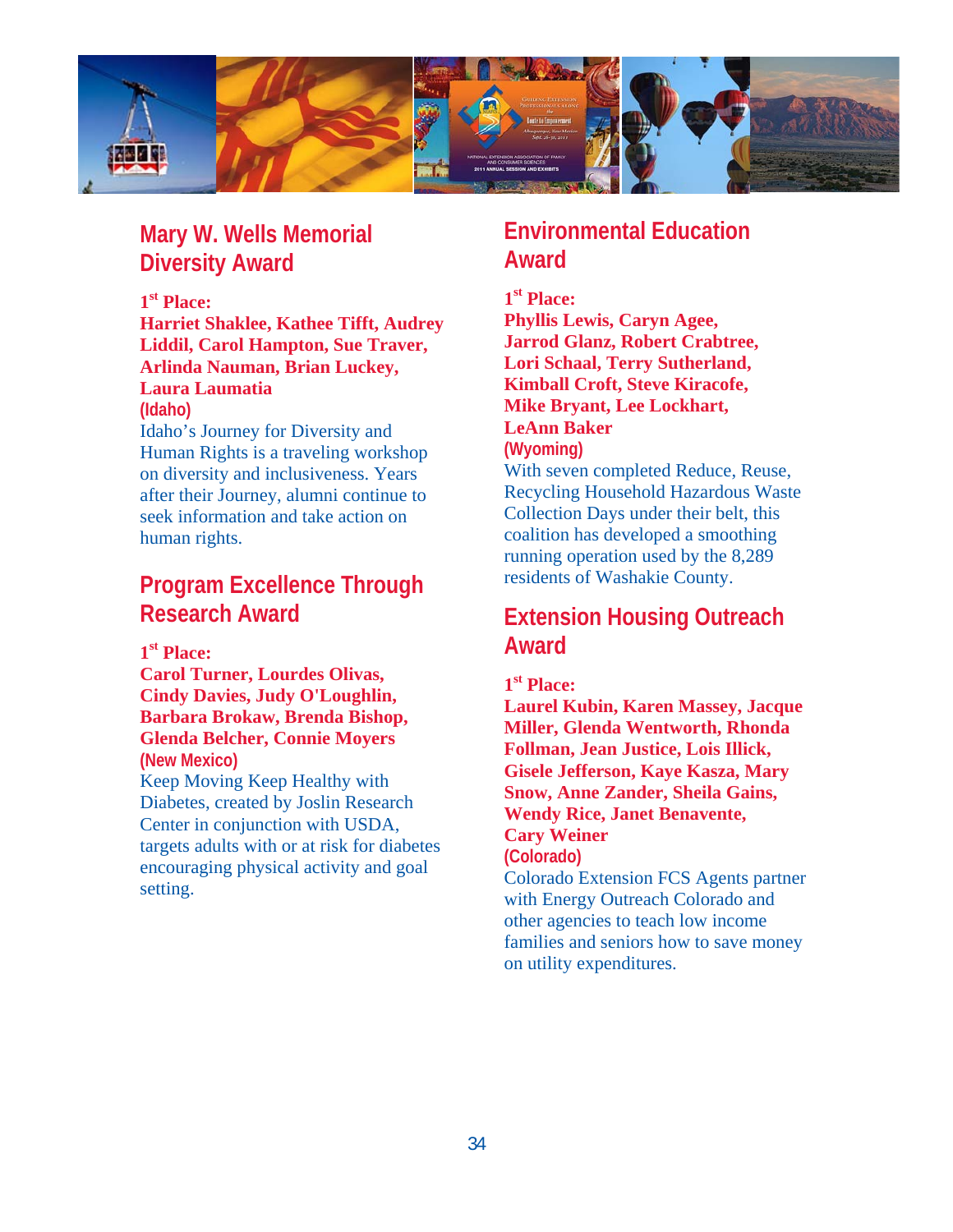

## **2nd Place: Leif Albertson (Alaska)**

Distinct patterns of housing and lifestyle affect indoor air quality in rural Alaska. This programming identifies issues specific to the region and offers pragmatic solutions to residents.

## **ACI Clean Homes…Safe and Healthy Families, Program Award of Excellence**

#### **1st Place: Darlene Christensen (Utah)**

It's In Your Hands was a year- long hand washing campaign brought to children and families county-wide. Focusing on low income families, the program included coloring contests and school visits.

## **COMMUNICATION AWARDS**

## **Newsletters**

### **1st Place: Kirstin Jensen**

**(Idaho)**  My Healthy Lifestyles Newsletter has a circulation rate of 350 - multi-state email. This newsletter contains current information in: Nutrition; Health & Fitness; Food Safety & Quality; and Senior Corner.

## **Written Press Releases**

## **1st Place: Janet Lake (Wyoming)**

Sundance students compared and contrasted their diets and activities with those of historical groups—American Indians, mountain men, pioneers, cowboys, and railroad workers—in Eating Your Way Through Wyoming History.

## **Television**

### **1st Place: Kari Bachman**

**(New Mexico)**  Designed to train Extension paraprofessionals and classroom teachers, this video documents a Cooking with Kids Salad Tasting class with fourth graders. A voiceover commentary provides valuable teaching tips.

## **Education Curriculum Package**

## **1st Place:**

**Shirley Peterson, Krista Mugford, Jenny Olmstead, Rachael Willey, Lisa Nicholson, Patricia Crawford (California)** 

Let's Eat Smart & Play Hard Together! is an English/Spanish, intergenerational, fun, interactive nutrition and physical activity childhood obesity prevention program for 6-8 year old children and their adult buddies.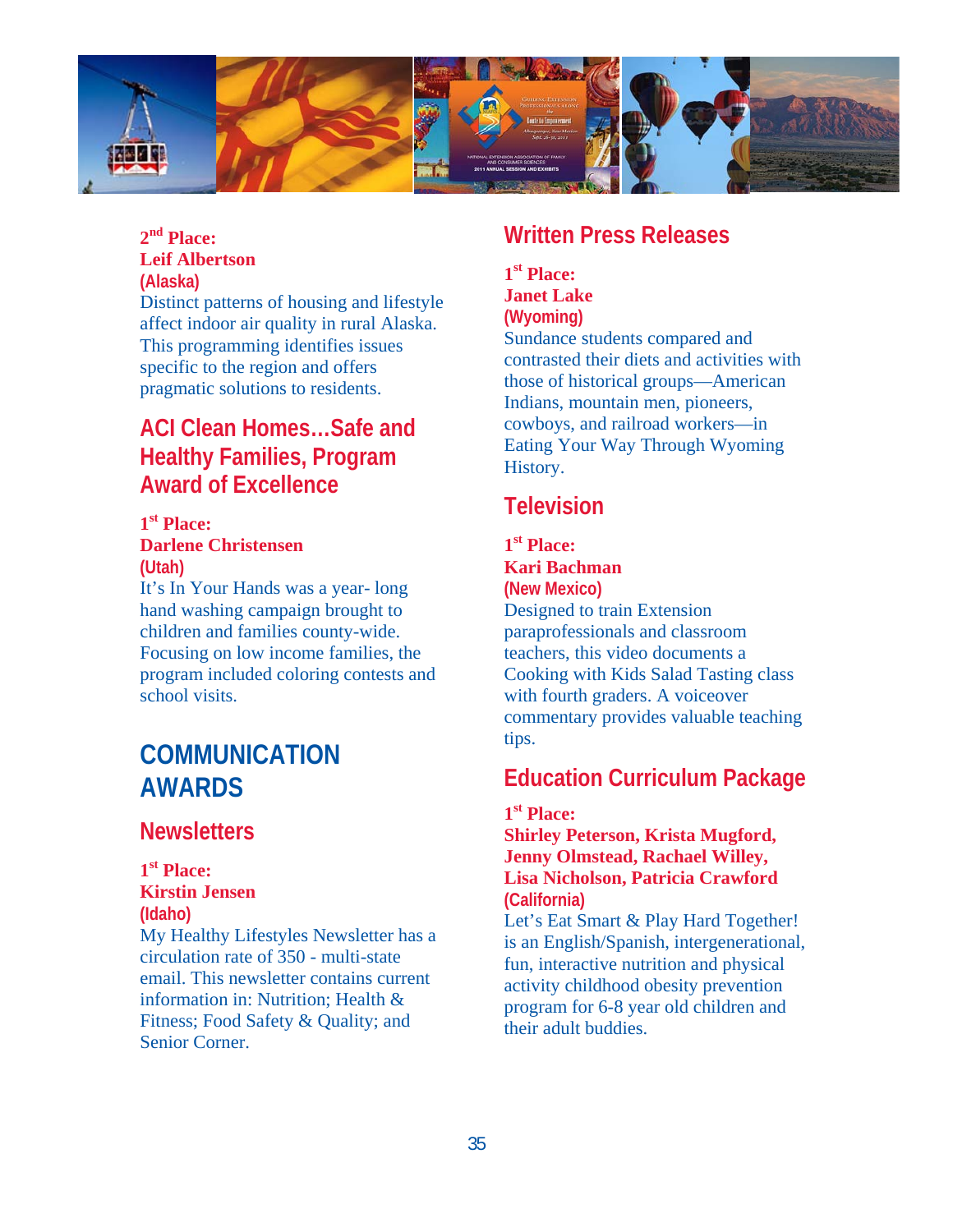

## **2nd Place:**

### **Juanita Waits, Linda Block, Lynne Borden, Darcy Dixon, Evelyn Whitmer, Marta Stuart (Arizona)**

Arizona Community Training (ACT) leadership program provides participants with valuable skills and knowledge in understanding and enhancing leadership abilities for community capacity building. ACT is research-based and peer reviewed curriculum.

#### **3rd Place:**

## **Marilyn Bischoff, Lyle Hansen, Beverly Healy, Marsha Lockard, Luke Erickson**

**(Idaho)** 

The Retirement Ready? curriculum teaches adults how to plan for retirement financial security, enhance health now and in later life, and increase engagement with life during retirememt years.

## **Educational Publications**

**1st Place: Jeanne Brandt (Oregon)** 

The Laws of Salsa, provides detailed guidelines so consumers can create and preserve safe and healthy salsas. References and recipes included.

## **Educational Technology**

#### **1st Place: Patti Griffith, Phyllis Lewis (Wyoming)**

Two power point programs help people understand the green trend, global impacts and community level opportunities.

## **PUBLIC RELATIONS AWARDS**

## **Community Partnerships**

### **1st Place:**

### **Shannon Wooton**

**(New Mexico)**  Shannon has established community partnerships with Comfort Keepers and Senior Circle in Roswell, NM in providing Strong Women Strong Bones program to senior citizens that want to improve their health.

## **2nd Place:**

**Jacque Miller, Karen Massey, Glenda Wentworth, Mary Snow, Kaye Kasza, Gisele Jefferson, Wendy Rice, Lois Illick, Rhonda Follman, Janet Benavente, Anne Zander, John Deering, Sheila Gains (Georgia)**  Colorado Extension FCS Agents partner with Energy Outreach Colorado and other partners to educate low income families on how to reduce home utility costs and manage money more effectively.